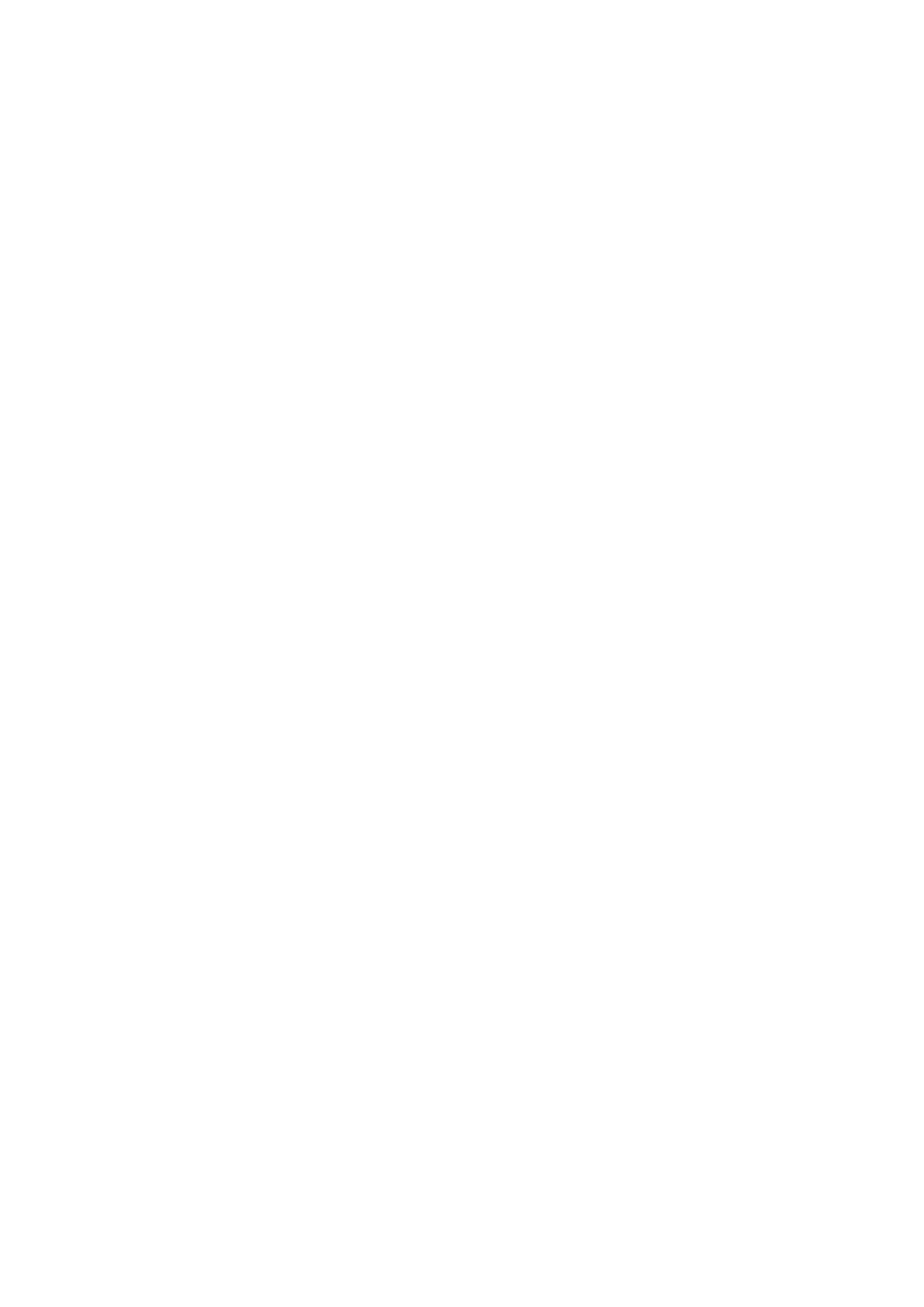## **CONTENTS**

| 1.1   |  |
|-------|--|
| $1.2$ |  |
| 1.3   |  |
| 1.4   |  |
| 1.5   |  |
| 1.6   |  |
| 1.7   |  |
| 1.8   |  |
| 2.1   |  |
| 2.2   |  |
| 2.3   |  |
| 2.4   |  |
| 2.5   |  |
| 2.6   |  |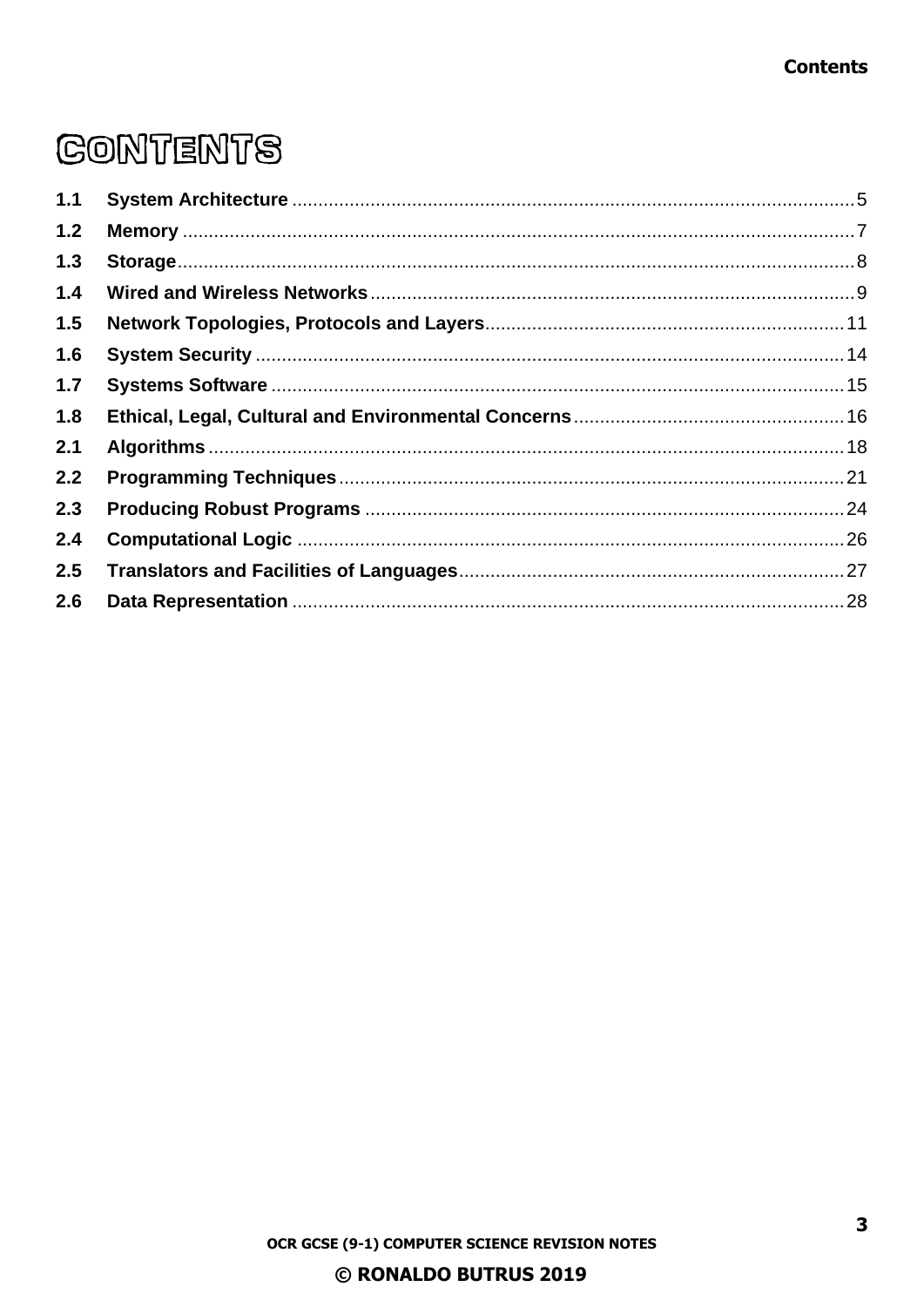## **USING THIS BOOK**

#### **1.1 This is a specification chapter**

**OCR GCSE (9-1) COMPUTER SCIENCE REVISION NOTES © RONALDO BUTRUS 2020**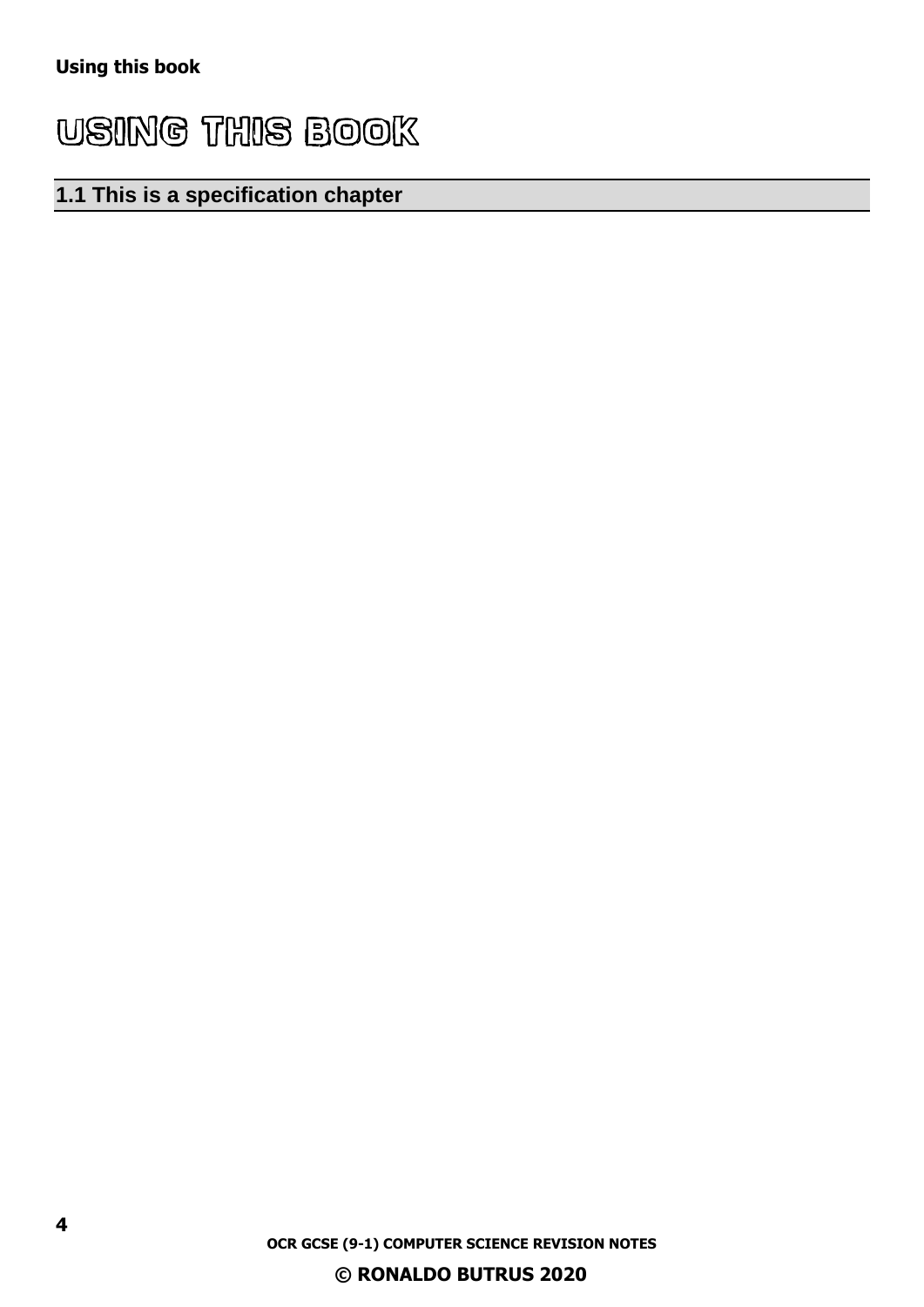#### <span id="page-4-0"></span>**1.1 System Architecture**

- The purpose of the CPU:
	- executes programs
	- manages hardware
- Von Neumann Architecture:



- **MAR (Memory Address Register):** holds address of instruction/data to be fetched
- **MDR (Memory Data Register):** temporarily holds instruction/data just fetched from main memory
- **CIR (Current Instruction Register):** holds current instruction being executed
- **PC (Program Counter):** holds address of next instruction to be processed
- **ACC (Accumulator):** temporarily holds data and results of operations
- **ALU (Arithmetic Logic Unit):** carries out logical, shift and arithmetic operations on data
- **CU (Control Unit):** coordinates activities in the CPU, by decoding and executing instructions, regulating processor timing, and sends/receives control signals from other parts of the computer
- **Cache:** special high-speed memory that stores recently used and frequently used instructions/data
- Types of cache:
	- **Level 1:** extremely fast, small, holds instructions
	- Level 2: fairly fast and medium sized, holds data
	- Level 3: fast and larger, improves performance of L1 and L2 cache

**OCR GCSE (9-1) COMPUTER SCIENCE REVISION NOTES © RONALDO BUTRUS 2020**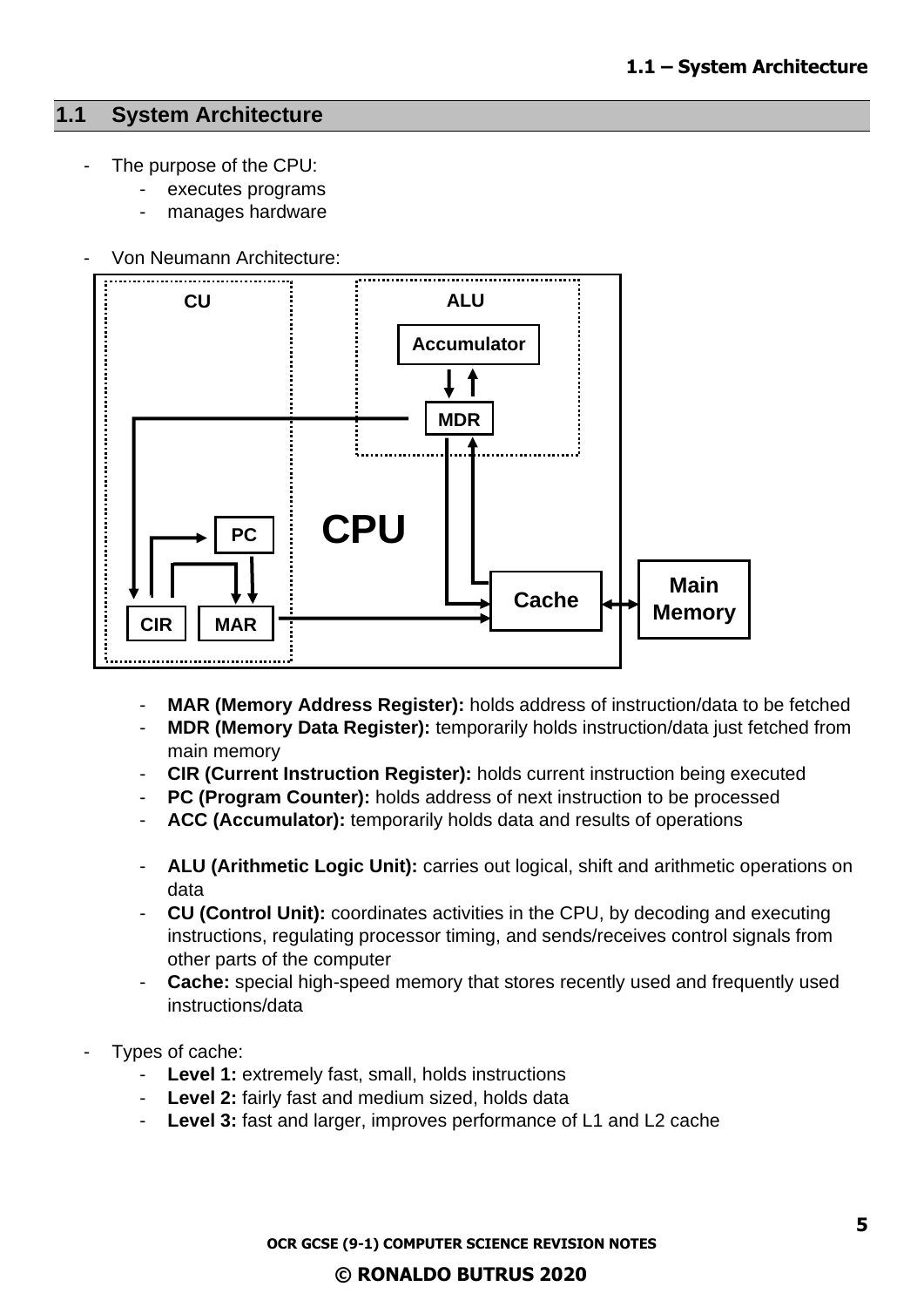#### **1.1 - Systems Architecture**

- The fetch-execute cycle:
	- 1. Instruction is fetched:
		- address copied from PC to MAR
		- PC incremented and instruction copied from main memory (address in MAR) to MDR
		- **E** instruction copied from MDR to CIR
	- 2. Instruction is decoded by the CU
	- 3. Instruction is executed
	- 4. The cycle repeats using the address in PC
- Factors affecting CPU performance:
	- **clock speed:** number of fetch-execute cycles per second, in Hertz (Hz)
	- **cache size:** more cache means faster access to frequently used instructions and less access to main memory
	- **number of cores:** more cores allow simultaneous execution of instructions
- Embedded systems:
	- a computer system that forms part of an electronic device
	- used to perform simple, repeated tasks
	- used in: car stereos, aircrafts, ovens, microwaves, fridges, televisions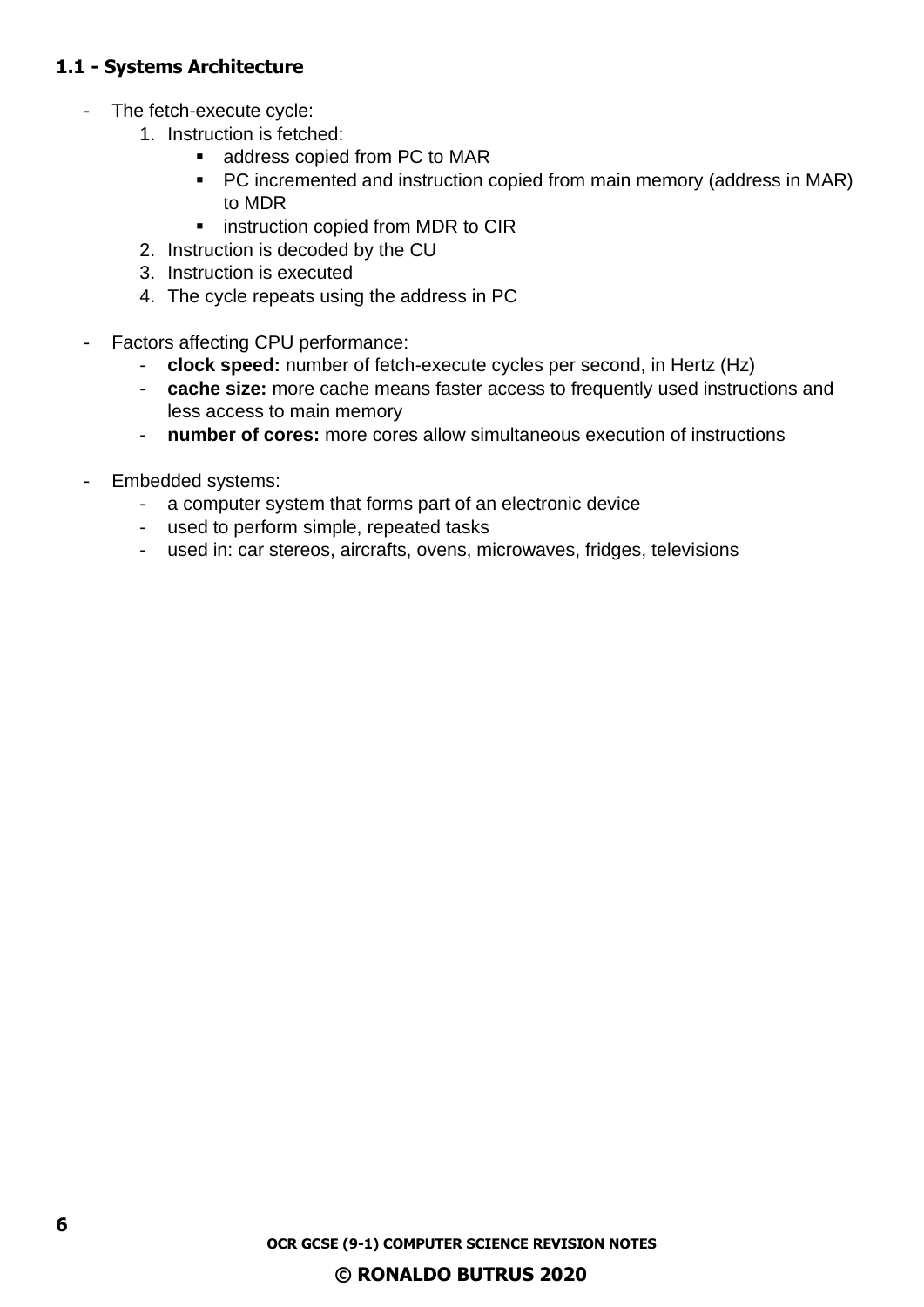#### <span id="page-6-0"></span>**1.2 Memory**

| <b>RAM (Random Access Memory)</b>                  | <b>ROM (Read Only Memory)</b>                  |
|----------------------------------------------------|------------------------------------------------|
| - volatile (data is lost when power is turned off) | - non-volatile (data is not lost when power is |
| - can be written to or read from                   | turned off)                                    |
| - stores running programs, data, and parts         | - can only be read from (written to once)      |
| of the operating system                            | - stores BIOS and bootstrap loader (for        |
|                                                    | starting up)                                   |

- **Virtual Memory** is part of the hard disk that behaves like RAM:
	- data that is being used and programs that are currently running are stored in RAM
	- if there is not enough RAM to store these programs the CU has to swap bits of them between RAM and the hard disk
	- hard disk access speeds are lower than RAM access speeds
	- overall speed decreases and computer performance decreases
- **Flash memory** is memory that uses electricity and no moving parts:
	- benefits:
		- more reliable (no moving parts and unaffected by electromagnetic interference)
		- more portable (smaller and lighter)
		- faster access speeds
		- lower power consumption
		- run cooler (no moving parts)
	- drawbacks:
		- costs more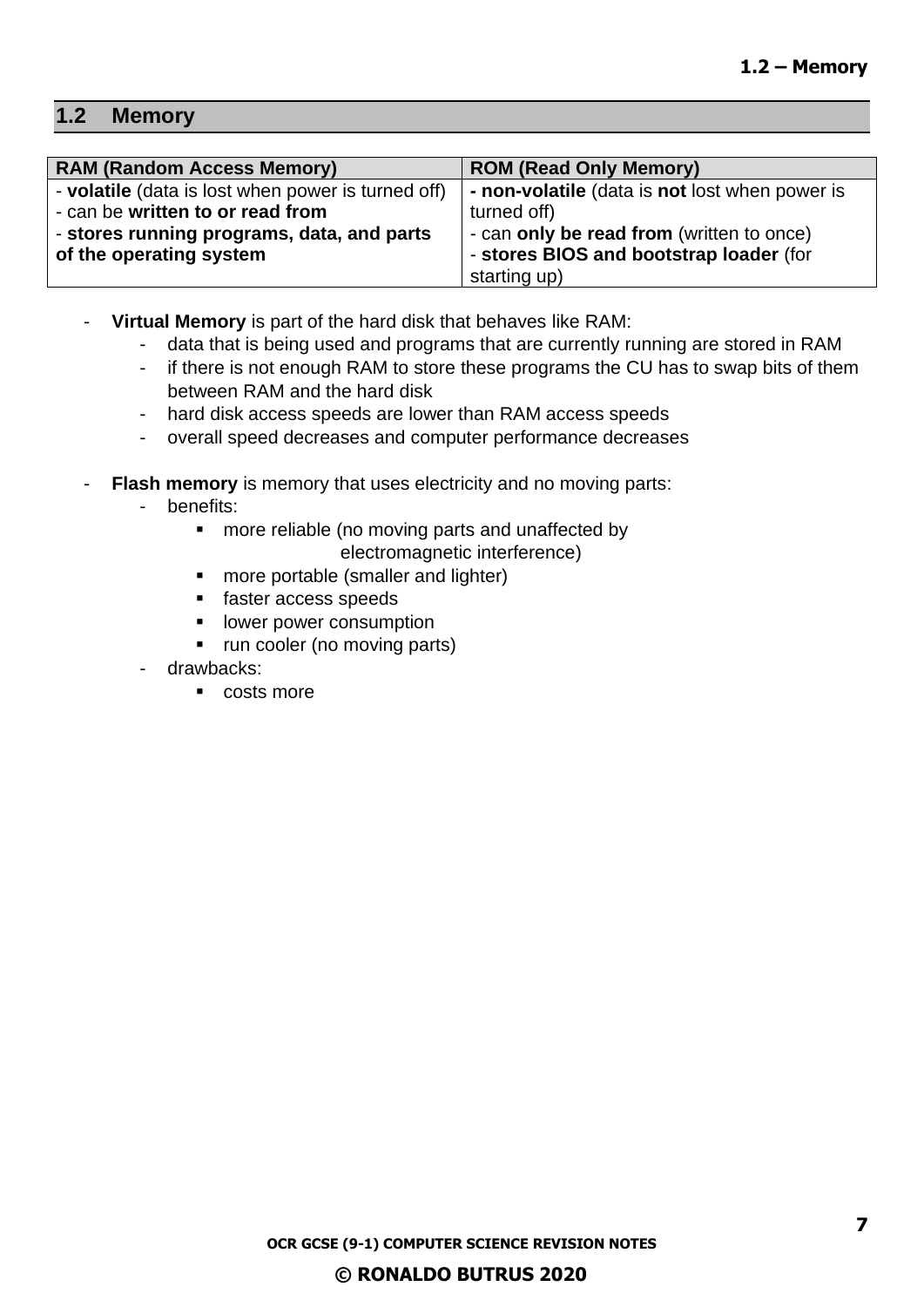#### **1.3 – Storage**

#### <span id="page-7-0"></span>**1.3 Storage**

- **Secondary storage** is non-volatile, long term storage, used to store data that is needed to be saved, even after the power is turned off.
- You need to be able to calculate the required capacity of a storage device.

E.g. if you have **250 images**, each with a **file size of 3MB**, which of the following sizes will be the most suitable to use?

| <b>250MB</b> | <b>10KB</b> | 3TB | 1GB | 5GB |
|--------------|-------------|-----|-----|-----|
|              |             |     |     |     |

 $250 \times 3 = 750MB$ 750MB = 0.75GB 250MB and 10KB are too small; 3TB and 5GB and too big **1GB is just right.**

**sound file size = sample rate x duration x bit depth image file size = colour depth x image height x image width text file size = bits per character x number of characters**

- Types of secondary storage:
	- **optical:**
		- capacity: 500MB to 25GB
		- speed: *7MB to 50 MB/s*
		- portability: *easy to carry around*
		- durability: *easily scratched*
		- reliability: *degrades over time*
		- cost: *2p/GB*
	- **magnetic:**
		- capacity: 500MB to 6TB
		- speed: *500MB to 3GB/s*
		- portability: *fits large pocket*
		- durability: *affected by electromagnetic interference*
		- reliability: *extremely reliable*
		- cost: *0.03p/GB*
	- **solid state:**
		- capacity: 2GB to 2TB
		- speed: *500MB to 6GB/s*
		- portability: *small and light*
		- durability: *unaffected by magnetism and drops*
		- reliability: *extremely reliable*
		- cost: *25p/GB*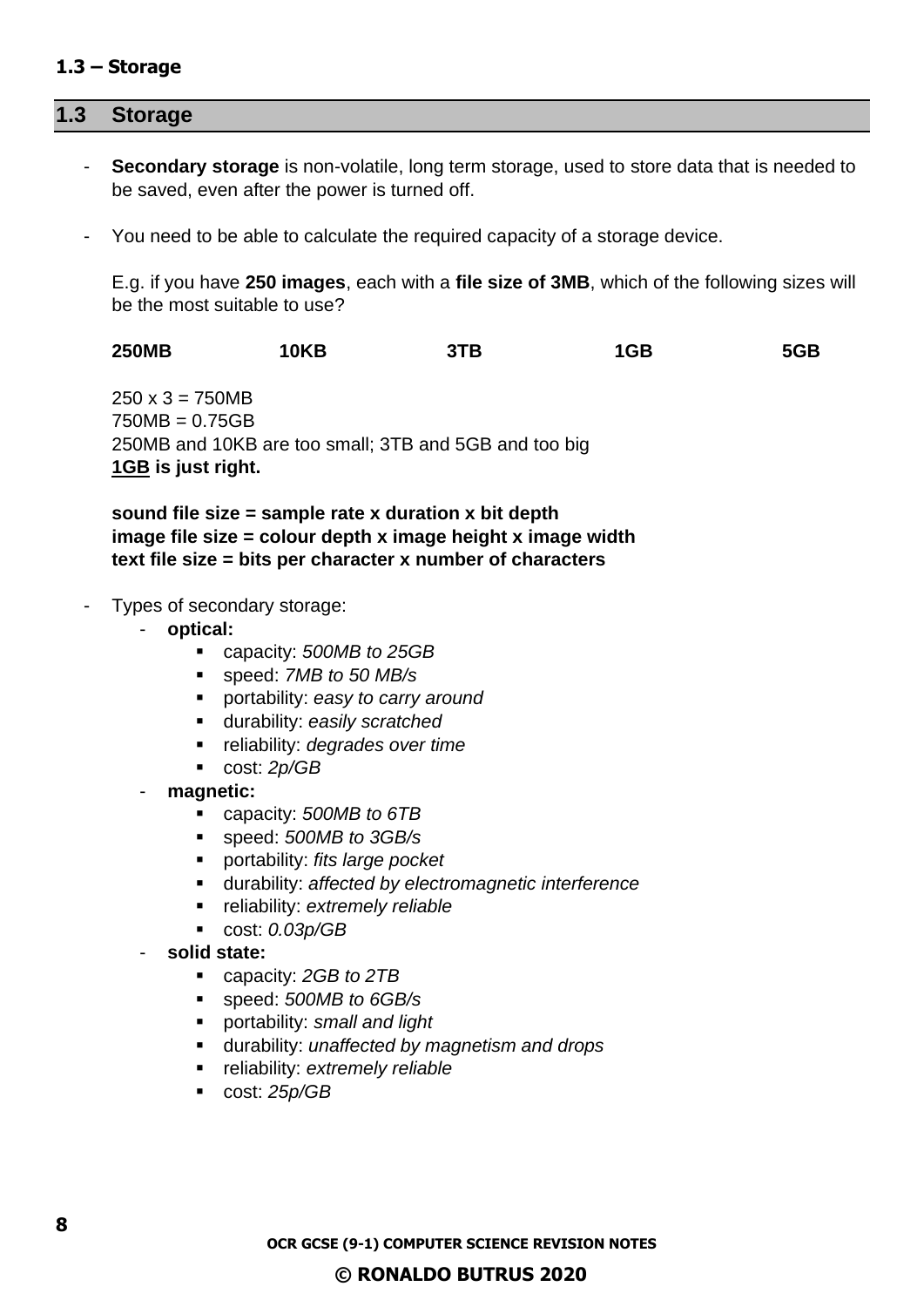#### <span id="page-8-0"></span>**1.4 Wired and Wireless Networks**

- A **network** is a collection of computers connected together for sharing data, peripherals and an internet connection.
- The **Internet** is a global network of computer networks.
- Types of networks:
	- Local Area Network (LAN): a network of computers on the same site
	- Wide Area Network (WAN): a large network of computers connected by third party resources over a large geographical area
- Factors affecting network performance:
	- number of devices connected: more devices mean more traffic
	- **bandwidth:** the amount of data that can travel through a cable at any given time
	- **latency:** the delay between the time an instruction is given to when it is executed
	- **errors in transmission:** errors result in retransmission
- Client-server networks:
	- server: powerful computer which provides services or resources, such as storing files, hosting a website, distributing emails and security
	- **client:** a computer used by a user, requesting services from the server



- Peer-to-peer networks:
	- all computers are interconnected with equal access rights
	- file storage, security, backup and email management is done separately

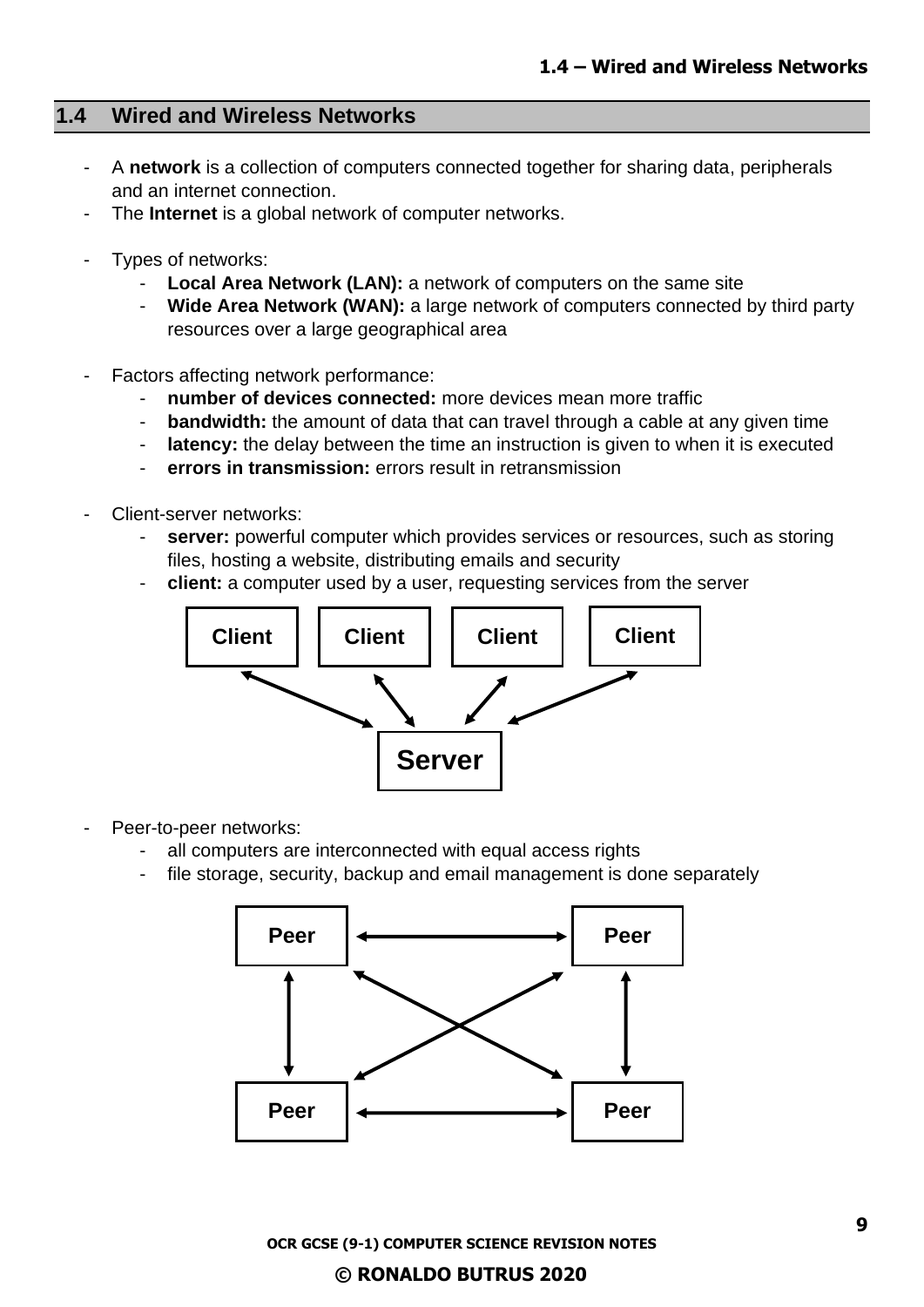#### **1.4 – Wired and Wireless Networks**

- Hardware needed to connect computers in a LAN:
	- **Wireless Access Points (WAPs):** a wireless transmitter which receives data from a network via cables and transmits the equivalent radio waves to any device on the network
	- **Router:** acts as a node for transmitting data packets across a WAN
	- **Switch:** forwards inbound packets to individual recipient devices using their unique MAC address
	- **Network Interface Controller/Card (NIC):** enables a device to connect to a network, either wired or wirelessly
	- **Transmission Media:** copper cables (cheapest), fibre optic cables (high bandwidth, strong, unaffected by electromagnetic interference)
- The internet is a worldwide collection of computer networks:
	- **Domain Name Server (DNS):** a database of domain names and IP addresses which can converts domain names/URLs into IP addresses
	- **Hosting:** an internet host stores your web files and makes them available to other Internet-connected devices
	- **The Cloud:** an offline storage method so you can access your files globally, and share them via the Internet
- A **virtual network** is a subset of computers connected together as part of a larger physical network.
- E.g. a network between work and home as part a WAN, such as the Internet.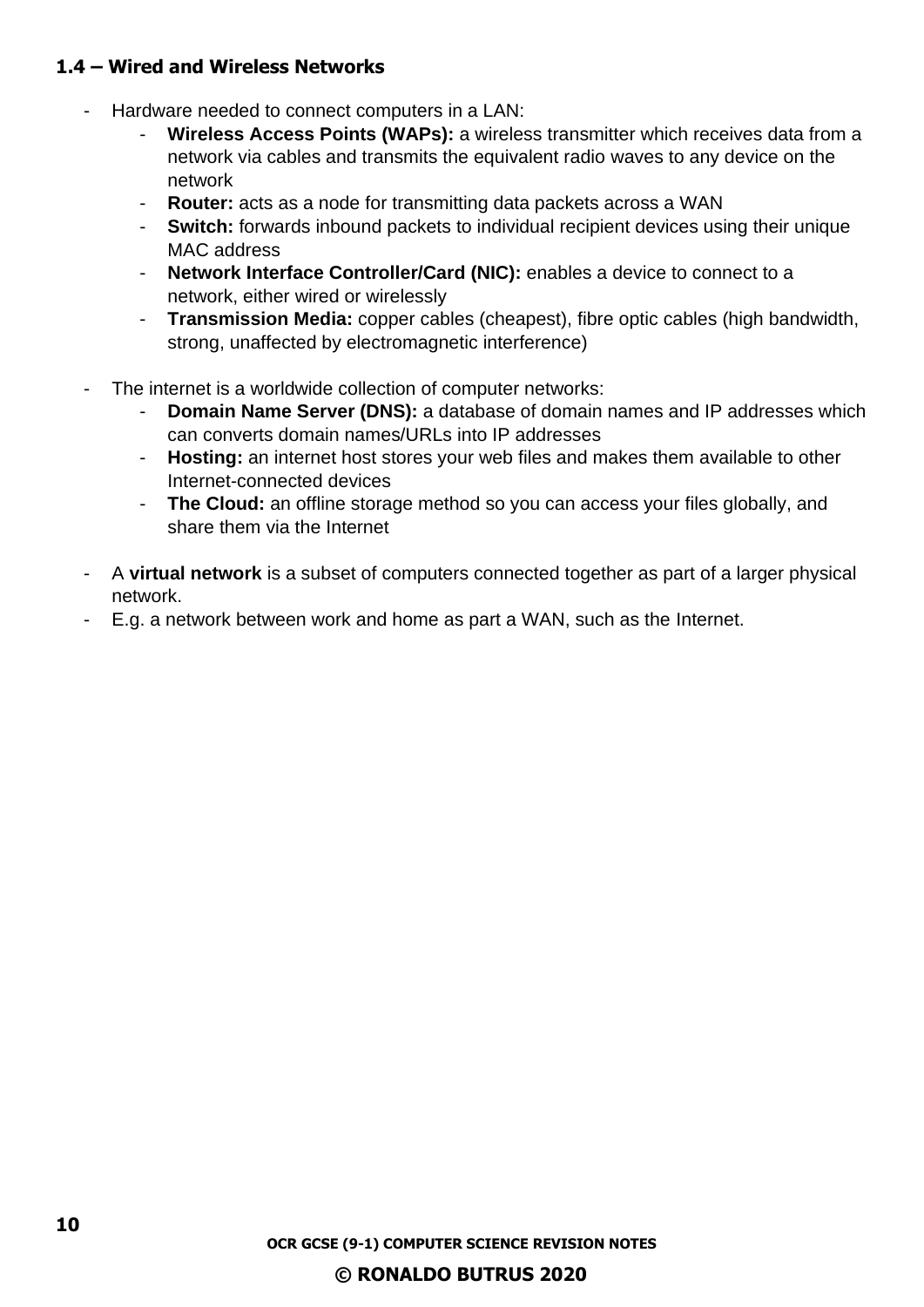#### <span id="page-10-0"></span>**1.5 Network Topologies, Protocols and Layers**

- Star network:
	- every device is connected to central server
	- server is connected to switch



| <b>Advantages of STAR NETWORKS</b>               | <b>Disadvantages of STAR NETWORKS</b>          |
|--------------------------------------------------|------------------------------------------------|
| - if one cable fails others are not affected     | - expensive due to extra cables to server      |
| - if one client (computer) fails, others are not | - expensive due to extra switch                |
| affected                                         | - if server/switch fails, entire network fails |
| - consistent performance                         |                                                |

- Mesh networks:
	- every device is connected to every other device
	- each device acts as a node to pass on data



| <b>Advantages of MESH NETWORKS</b>             | <b>Disadvantages of MESH NETWORKS</b> |
|------------------------------------------------|---------------------------------------|
| - more nodes mean a faster network             | - difficult and slow to construct     |
| - new nodes easily added                       | - hard to maintain/administer         |
| - if one node fails, there are other routes    | - expensive due to excessive cabling  |
| - no need to travel to and from central server |                                       |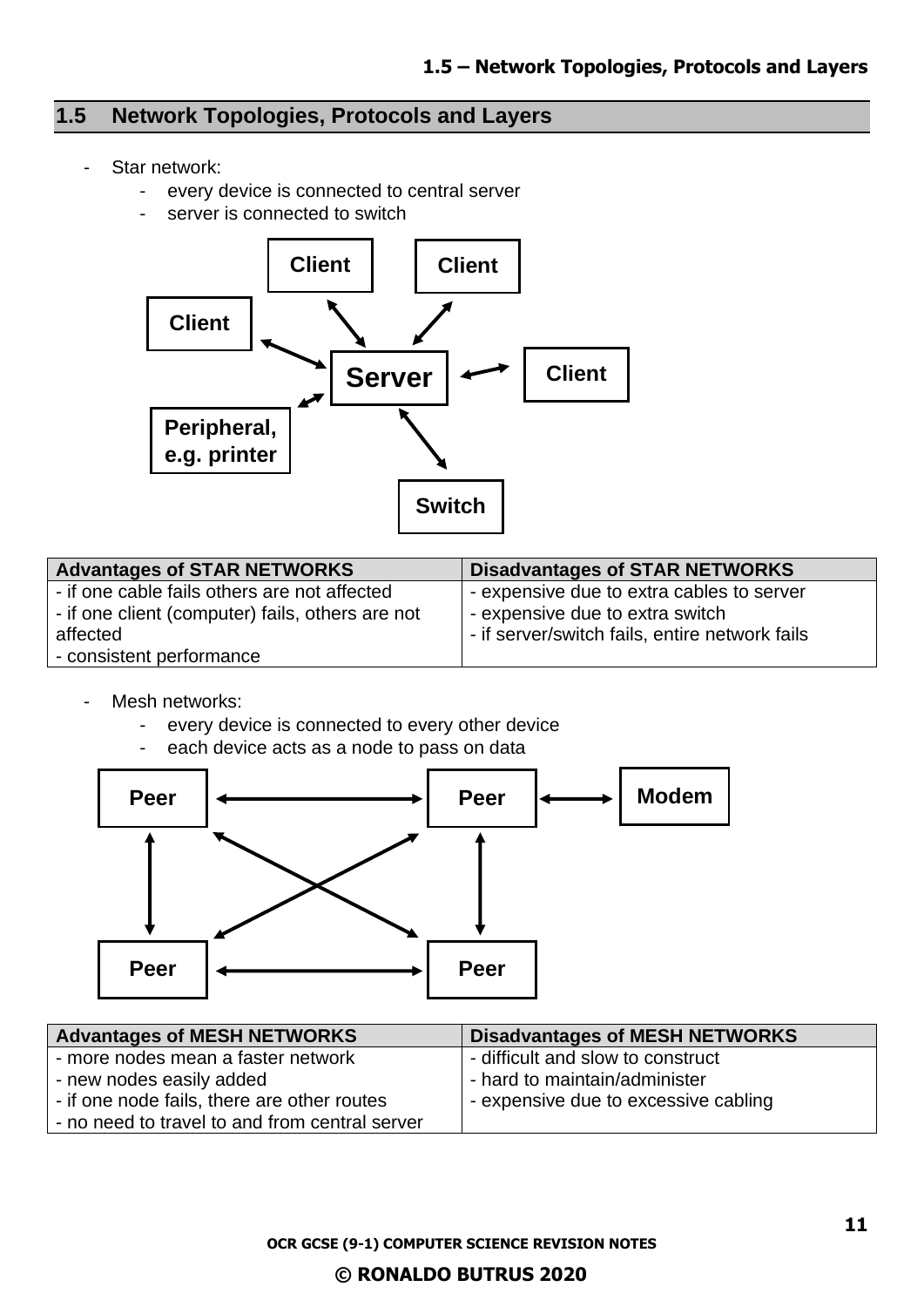#### **1.5 – Network Topologies, Protocols and Layers**

- **Wi-Fi (Wireless Fidelity)** features:
	- **frequencies:** 2.4GHz (greater coverage, but less non-overlapping channels) or 5GHz (less crowded, more non-overlapping channels, but not compatible with all devices)
	- **channels:** a 'sub-frequency' with different bandwidths
	- **encryption:** converting plaintext into ciphertext using an encryption algorithm, which you need a special key to reverse
- **Ethernet** is a family of networking protocols which define how devices should format data for transmission between computers on a network.
- An **IP (Internet Protocol) address** is a unique address given to a networked computer, that changes as location changes. It is used to identify the network a computer is connected to and track its whereabouts.
	- **IPv4 (numeric):** uses a 32-bit address scheme allowing for 2<sup>32</sup> addresses
	- **IPv6 (alphanumeric):** uses a 128-bit address scheme allowing for 2<sup>128</sup> addresses
- A **MAC (Media Access Control) address** is a unique address given to each NIC that does not change. It is used for forwarding inbound data packets to the intended recipients and for identifying the manufacturer of a product.
- A **protocol** is a principle of a standard to provide rules for areas of computing to allow hardware/software to interact across different manufacturers/producers, including:
	- format of data packets
	- addressing system
	- transmission speed
	- error-checking procedures
- A **communication protocol** is a set of rules for transferring data.
- Commonly used protocols:
	- **TCP/IP (Transmission Control Protocol/Internet Protocol):** defines how messages are broken down and reassembled at their destination and dealing with errors, as well as the route to take
	- **HTTP (Hyper Text Transfer Protocol):** for requesting and receiving access to web pages
	- **HTTPS (HTTP Secure):** encrypts web data to protect from hacks
	- **FTP (File Transfer Protocol):** defines how files are transferred between client and server in networks
	- **POP (Post Office Protocol):** receives and holds emails on a single device
	- **IMAP (Internet Message Access Protocol):** receives and holds emails on a server accessible from multiple devices
	- **SMTP (Simple Mail Transfer Protocol):** sends emails between servers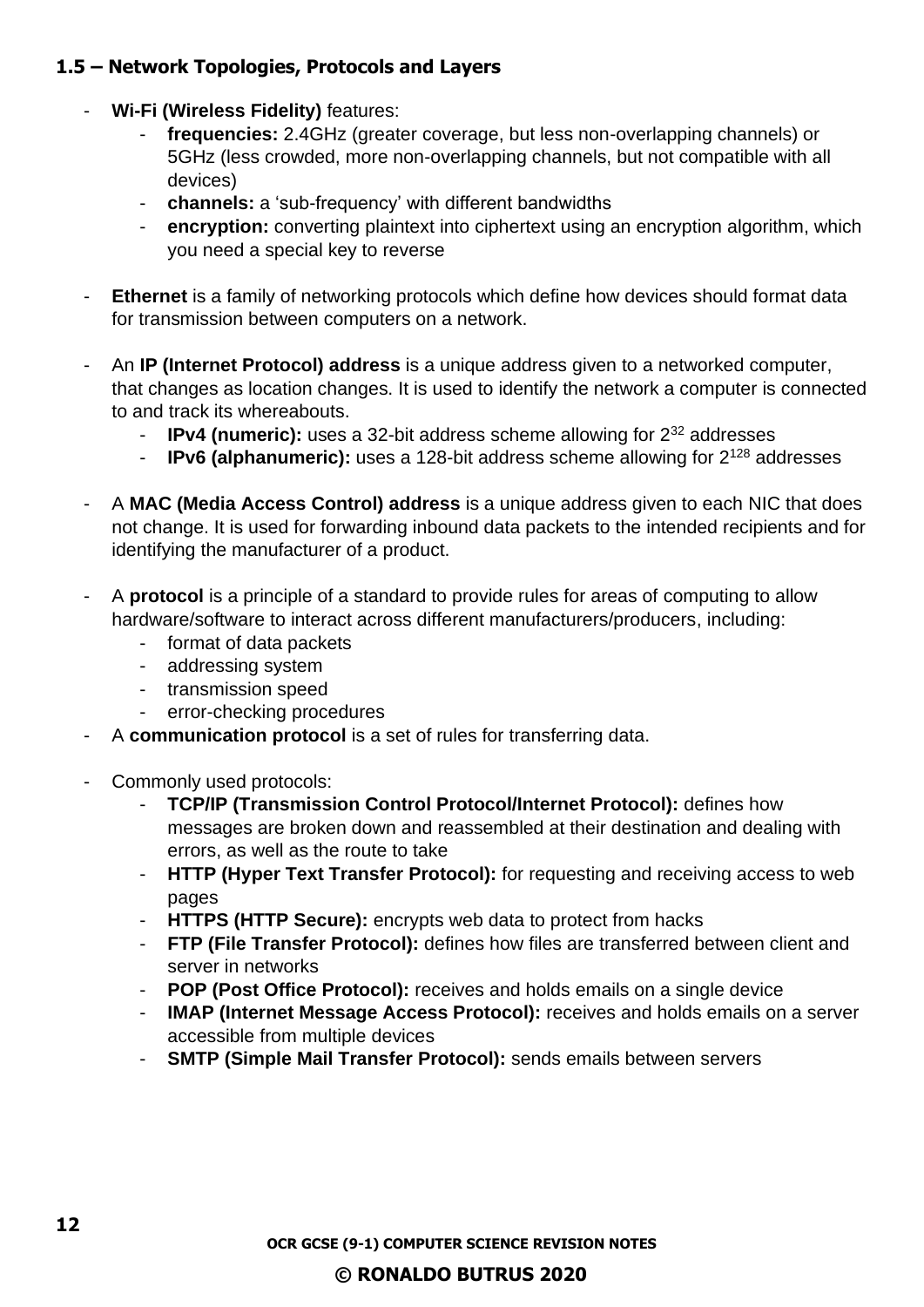#### **1.5 – Network Topologies, Protocols and Layers**

- A **layer** is a division of network functionality.
- Layers are parts of the communication process, each responsible for a specific part.
- For example, when an email is sent over the Internet:
	- **Application Layer:** formatting data for application that receives it
	- **Transport Layer:** divides data into packets and assigns headers
	- **Network Layer:** attaches source and destination IP addresses and calculates routes
	- **Link Layer:** attaches MAC addresses to locate the specific recipient on the network
- Advantages of layers:
	- modular design makes systems easily debuggable
	- suppliers can easily adapt parts of their software for compatibility
- Packet switching in detail:
	- 1. a file is broken down into data packets of around 512 bytes
	- 2. each packet is given a header containing:
		- destination IP address
		- source IP address
		- sequence number
		- number of packets in whole communication
		- error checking data
	- 3. packets are sent along different routes to their destination
	- 4. errors in transmission result in retransmission
	- 5. once all packets have reached their destination, they are reordered and reassembled into one file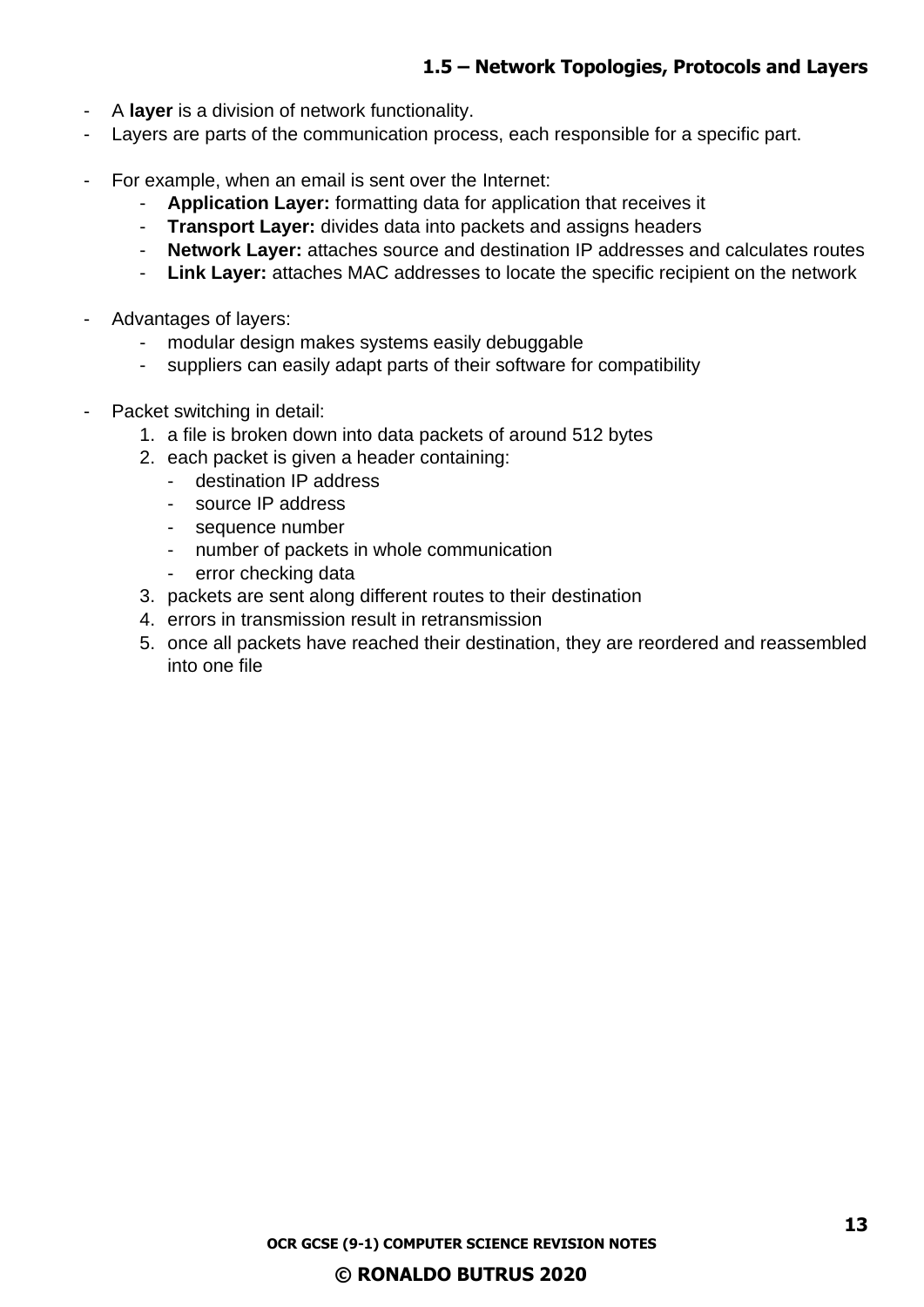#### <span id="page-13-0"></span>**1.6 System Security**

- Threats posed to devices and systems:

| <b>Threat</b>        | How attack is used                   | <b>Purpose</b>                           |
|----------------------|--------------------------------------|------------------------------------------|
| malware              | malicious software is entered into a | to disrupt, damage or access a           |
|                      | computer system                      | computer system/network                  |
| phishing             | emails, calls and texts claiming to  | to obtain personal details or payment    |
|                      | be a reputable authority             | details                                  |
| social               | using humans as a weak               | to pass malware into a network, obtain   |
| engineering          | penetration point of a system        | data or access a system/network          |
| brute force          | trying all possible login details to | to access an online account or           |
| <b>attacks</b>       | get into an account                  | computer system/network                  |
| denial of service    | preventing access to a website by    | to prevent lawful access to a service,   |
| <b>attacks</b>       | overloading with useless traffic     | system or network                        |
| data interception    | shouldering, signal interception,    | to access a network, system or           |
| and theft            | looking through rubbish for data     | personal data                            |
| <b>SQL</b> injection | inserting malicious SQL code into    | to access a database, corrupt websites,  |
|                      | database fields on websites          | or spread viruses                        |
| poor network         | not setting strict guidelines on how | results in hackers being able to exploit |
| policy               | a network is used                    | this security weakness                   |

- Vulnerabilities can be identified and prevented by different methods:

| <b>Method</b>    | <b>What it limits/prevents</b>      | How it limits the attack                |
|------------------|-------------------------------------|-----------------------------------------|
| penetration      | unauthorised access to device or    | identifies weak points in network for   |
| testing          | system                              | them to be prevented                    |
| network          | fraudulent use of device or system  | identifies improper use of networks,    |
| forensics        |                                     | including perpetrators                  |
| network policies | poor network policy                 | setting strict guidelines on how a      |
|                  |                                     | network may and may not be used         |
| anti-malware     | existence of malware in a system    | identifies and destroys malware         |
| software         |                                     |                                         |
| firewalls        | unauthorised access to/from a       | restricts access to specific web site   |
|                  | network to/from internet sites      | addresses and files                     |
| user access      | users exploiting full access to a   | enforces permissions for users to       |
| levels           | network by modifying/deleting files | access/modify only relevant files       |
| passwords        | unauthorised access to device or    | verifies user by comparing unique login |
|                  | system                              | details to those stored in database     |
| encryption       | data interception                   | enciphers transmitted data to make it   |
|                  |                                     | unintelligible to interceptors          |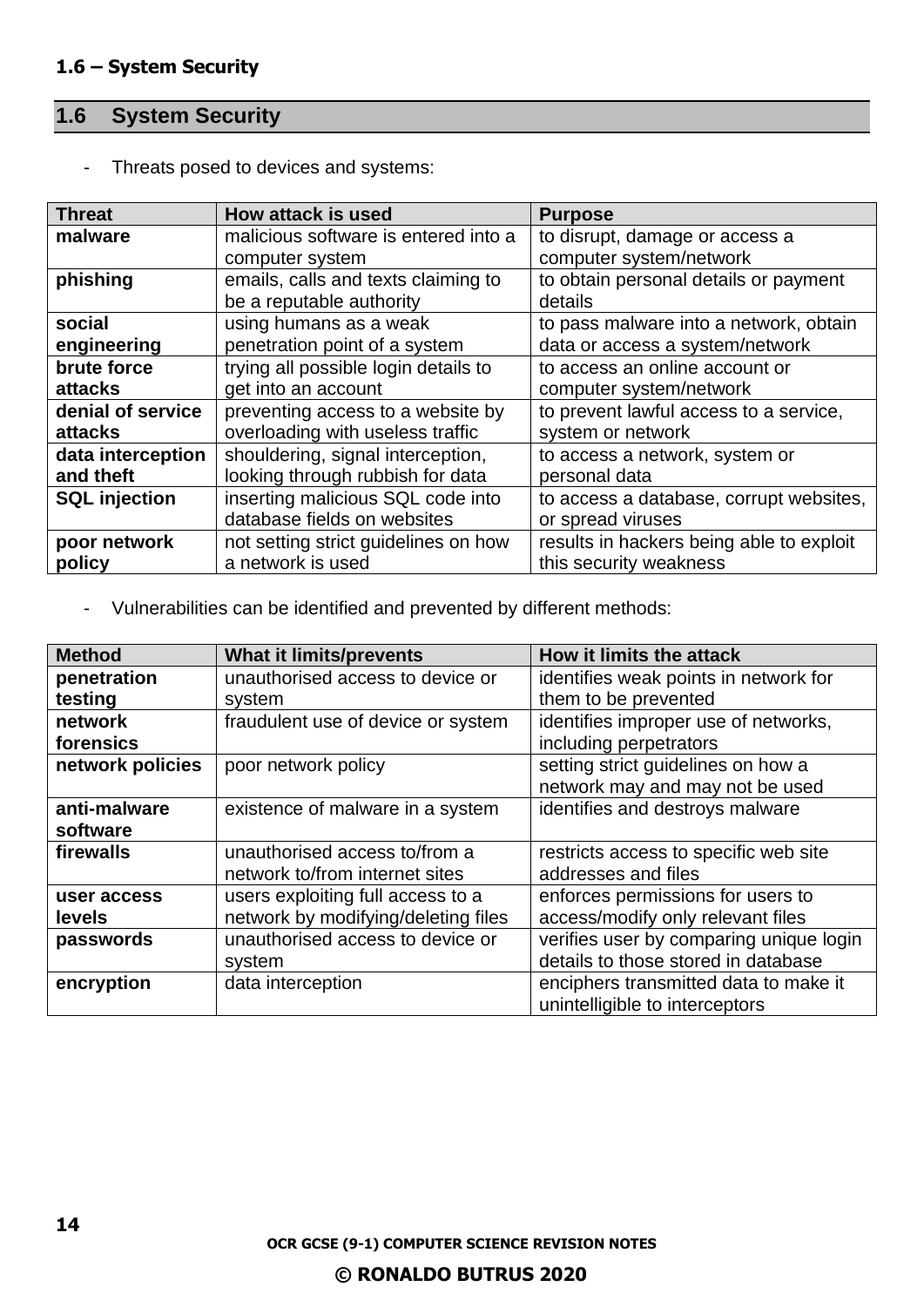#### <span id="page-14-0"></span>**1.7 Systems Software**

- **System software** is a type of computer program that is designed to run a computer's hardware and application programs.
- Functions of operating systems:
	- user interface: allowing a user to interact with computer hardware through the use of windows, icons, menus and pointers (WIMP)
	- **memory management/multitasking:** holds several programs in memory simultaneously and frees up space when a program is terminated
	- **peripheral management and drivers:** managing hardware outside the CPU through drivers, small programs that allow peripherals to interact with the computer
	- **user management:** setting access rights, identifying users on a network, monitoring login and activity, security
	- **file management:** enabling creation, modification, copying, deleting, moving files, searching for files, recording location of files, maintaining access rights to files
- Functions of utility system software:
	- **encryption:** making data meaningless to criminal interceptors by converting plaintext into ciphertext
	- **defragmentation:** moving separate file parts together, allowing faster access and freeing up space
	- data compression: reducing the size of files for faster transmission over the Internet by lossy (for pictures) or lossless (for documents) compression
		- **backup:** making a copy of user files which can be restored if corrupted/deleted
			- **full:** copying all user data
			- **EXTEREMENTAL:** regularly copying any changed/new data since last backup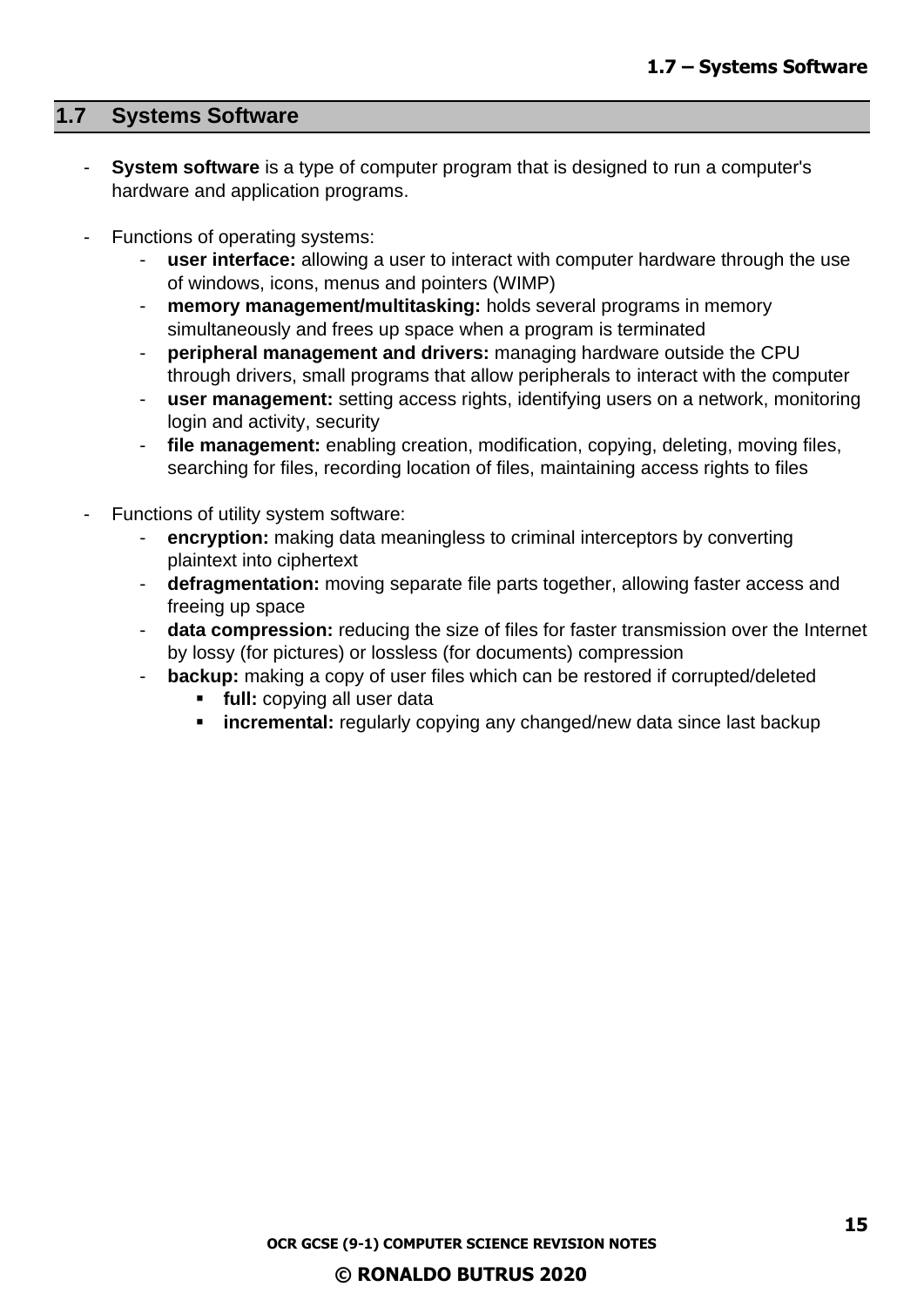#### **1.8 – Ethical, Legal, Cultural and Environmental Concerns**

#### <span id="page-15-0"></span>**1.8 Ethical, Legal, Cultural and Environmental Concerns**

- Legislation:
	- **Data Protection Act 1998**  $\rightarrow$  personal details must be stored securely; it must:
		- be processed fairly and lawfully
		- be adequate, relevant and not excessive
		- be accurate and up-to-date
		- not be retained for longer than necessary
		- only be used for the purpose it was collected for
		- be kept secure
		- be handled in accordance with people's rights
		- not be transferred outside the EU without protection
	- **Freedom of Information Act 2000** → access to data held by public authorities
	- **Computer Misuse Act 1990** → prevents unauthorised access to programs or data, making the following offences:
		- unauthorised access to computer material
		- unauthorised access with intent to commit/facilitate a crime
		- unauthorised modification of computer material
	- **Copyright Designs and Patent Act 1988** → prevents illegal copying and protects the author, making the following offences:
		- passing a copy to a friend
		- making a copy and selling it
		- using the software on a network (unless the licence allows it)

| Open source software                | <b>Proprietary software</b>           |
|-------------------------------------|---------------------------------------|
| provides access to source code      | no access to source code              |
| user has ability to change software | commonly purchased as 'off-the-shelf' |

- **Freeware** is the same as open source but does not come with the source code.
- **Off-the-shelf software** is generalised.
- **Bespoke software** is customised for a customer.
- A **creative commons licence** gives people the right to:
	- share and use an author's work
	- optionally limit use to non-commercial purposes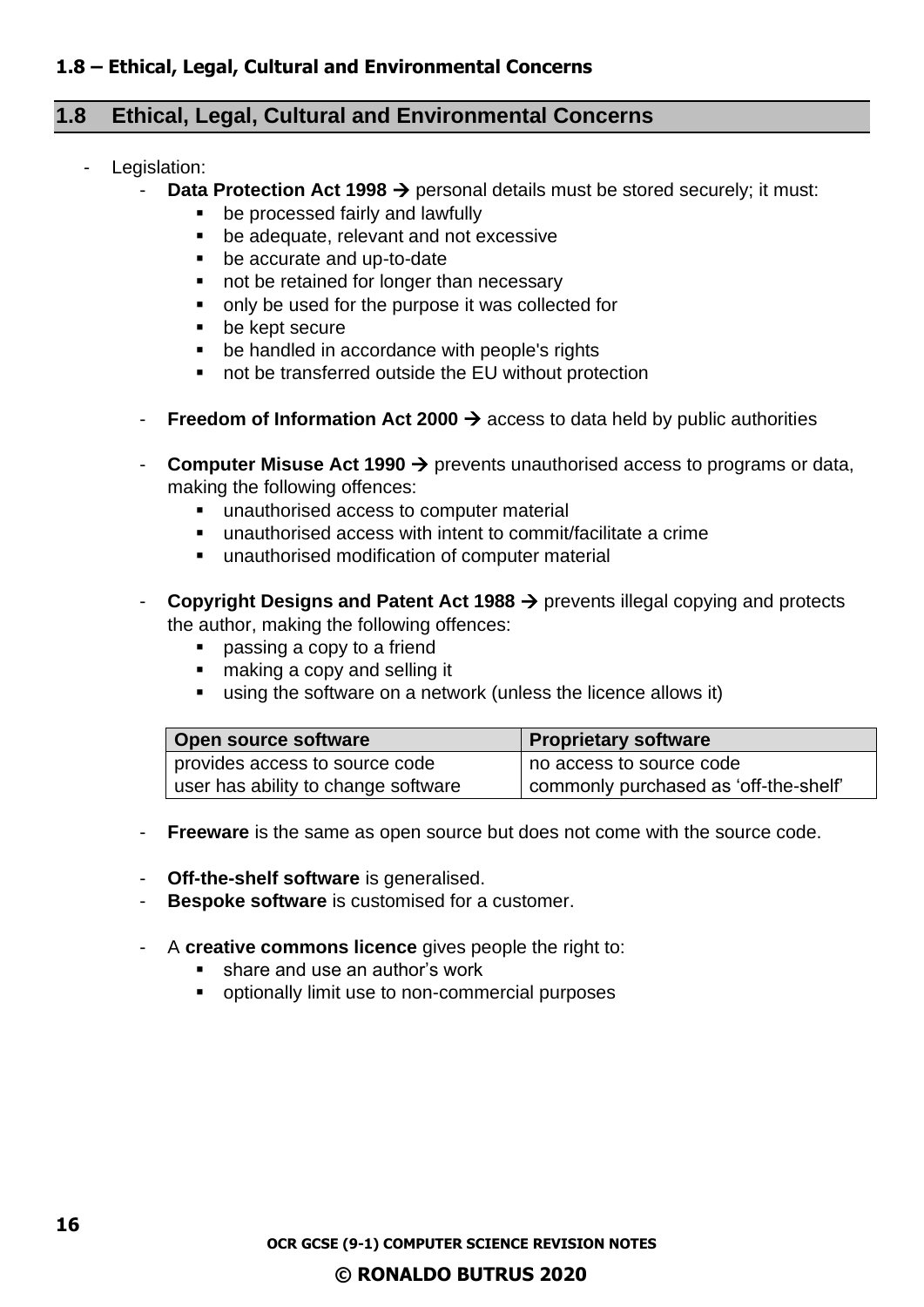Ethical issues:

- contributes to **ill health**
- contributes to **digital divide**
- contributes to **social divide**
- problem of **confidential data** being stored on devices
- **social pressure on parents** of children who want to upgrade
- **bullying** of those who cannot afford the latest technology
- phone manufacturers **intentionally design fragile phones**
- **high cost** of new devices
- Cultural issues:
	- people lose the **ability to interact face-to-face**
	- people can **rate others**
- Environmental issues:
	- people **dispose of devices** even if they are in working order
	- equipment sent **abroad to be disposed of**
	- leads to **excessive landfill**
	- **toxic waste** released into land, water and air
	- **waste of resources**
	- **precious metals** are in phones
- Privacy issues:
	- **embedded systems** in a variety of products
	- **cookies**
	- **metadata**
	- **hacking**
- Key stakeholders:
	- **people worldwide:**
		- **health:** eyesight, mental illnesses from cyberbullying
		- **finance:** spending too much money on technology
		- **EXP** social/cultural: losing ability to interact face-to-face / leaving tradition behind
	- **phone manufacturers:** making huge profits
	- **phone shops/networks:** making huge profits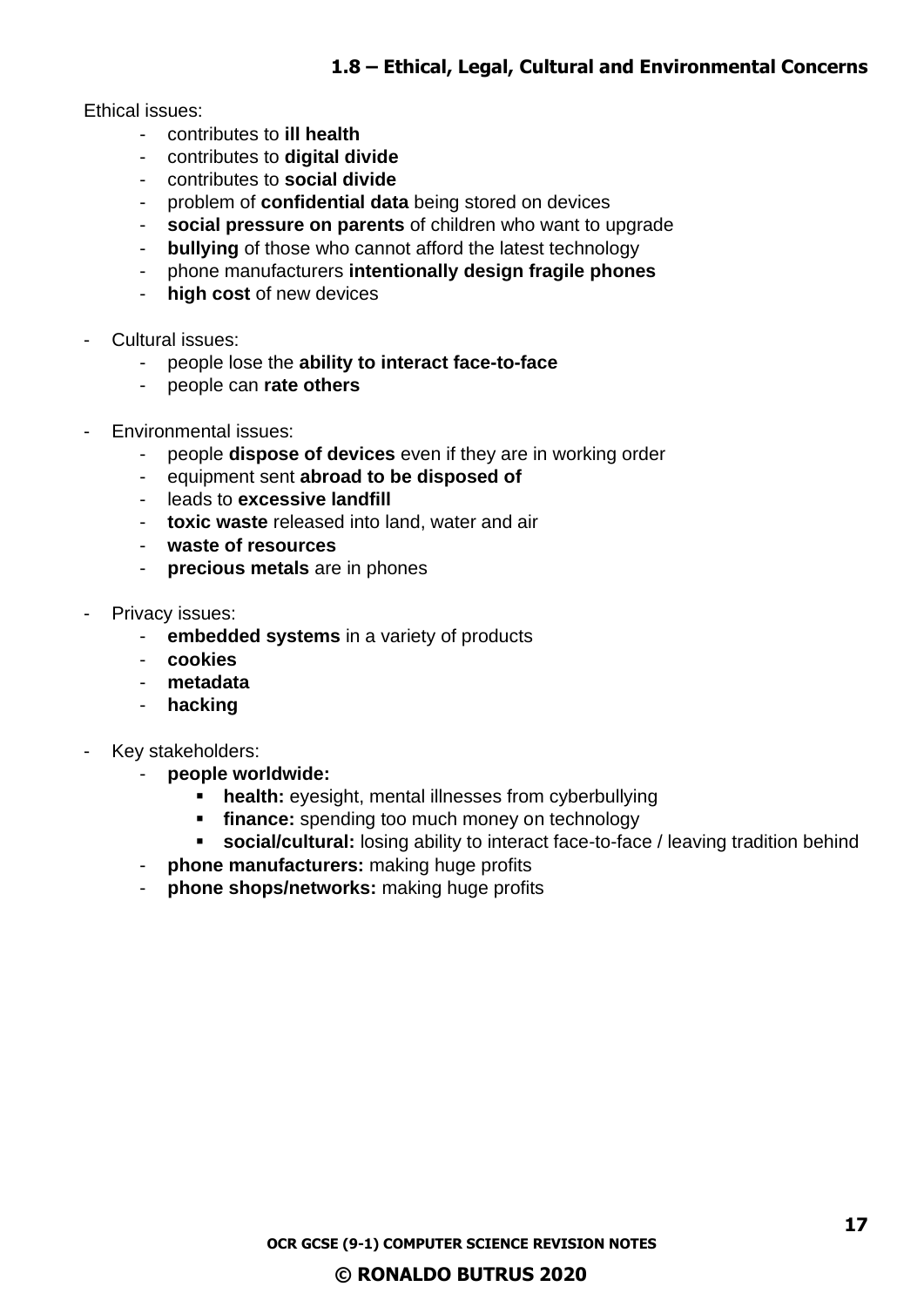#### **2.1 – Algorithms**

#### <span id="page-17-0"></span>**2.1 Algorithms**

- Computational thinking:
	- abstraction: removing unnecessary information from a problem to make it easier to solve
	- **decomposition:** breaking down a problem into smaller subparts to make it simpler to solve
	- **algorithmic thinking:** transforming a problem into a series of steps which can be translated into pseudocode or code
- Standard searching algorithms:
	- **binary search:** for sorted lists, this works by repeatedly compares the middle item with the item being searched for and disregarding the half which does not contain the item being searched for until it finds the item
	- **linear search:** for **unsorted or sorted lists**, this works by comparing every data item from the start to the end until it finds the item

| <b>BINARY SEARCH</b> for item with value 8       |                                                                                      |   |                                                                        |    |                 |                                                                                                          |    |    |    |
|--------------------------------------------------|--------------------------------------------------------------------------------------|---|------------------------------------------------------------------------|----|-----------------|----------------------------------------------------------------------------------------------------------|----|----|----|
| 3                                                | 5                                                                                    | 6 | 8                                                                      | 11 | 12 <sup>°</sup> | 14                                                                                                       | 15 | 17 | 18 |
|                                                  |                                                                                      |   |                                                                        |    |                 | There are 10 items, the middle item is the $5th$ or $6th$ , depending on how you do it (we'll round up). |    |    |    |
|                                                  |                                                                                      |   |                                                                        |    |                 | 12 is greater than 8, so we know that we need to look at the lower part of the list.                     |    |    |    |
| 3                                                | 5                                                                                    | 6 | 8                                                                      |    |                 |                                                                                                          |    |    |    |
|                                                  |                                                                                      |   | There are 5 items, the middle item is the $3rd$ .                      |    |                 |                                                                                                          |    |    |    |
|                                                  |                                                                                      |   |                                                                        |    |                 | 6 is less than 8, so we know that we need to look at the upper part of the list.                         |    |    |    |
| 8                                                |                                                                                      |   |                                                                        |    |                 |                                                                                                          |    |    |    |
|                                                  |                                                                                      |   | There are 2 items, the middle item is the $2^{nd}$ (as we rounded up). |    |                 |                                                                                                          |    |    |    |
|                                                  | 11 is greater than 8, so we know that we need to look at the lower part of the list. |   |                                                                        |    |                 |                                                                                                          |    |    |    |
| 8                                                |                                                                                      |   |                                                                        |    |                 |                                                                                                          |    |    |    |
| There is 1 item, the middle item is the $1st$ .  |                                                                                      |   |                                                                        |    |                 |                                                                                                          |    |    |    |
| 8 is the item we are looking for $-$ item found! |                                                                                      |   |                                                                        |    |                 |                                                                                                          |    |    |    |
|                                                  |                                                                                      |   |                                                                        |    |                 |                                                                                                          |    |    |    |
| $\mathbf{H}$                                     |                                                                                      |   |                                                                        |    |                 |                                                                                                          |    |    |    |

| <b>LINEAR SEARCH</b> for item with value 8 |                                       |   |  |  |    |    |    |  |
|--------------------------------------------|---------------------------------------|---|--|--|----|----|----|--|
|                                            |                                       | 6 |  |  |    | 14 | 15 |  |
|                                            | 3 isn't 8, so we go to the next item. |   |  |  |    |    |    |  |
|                                            |                                       |   |  |  | 12 | 14 | 15 |  |
|                                            | 5 isn't 8, so we go to the next item. |   |  |  |    |    |    |  |
| 3                                          |                                       |   |  |  | 12 |    | 15 |  |
| 6 isn't 8, so we go to the next item.      |                                       |   |  |  |    |    |    |  |
|                                            |                                       | h |  |  |    | 14 | 15 |  |
|                                            | 8 is 8, so item is found!             |   |  |  |    |    |    |  |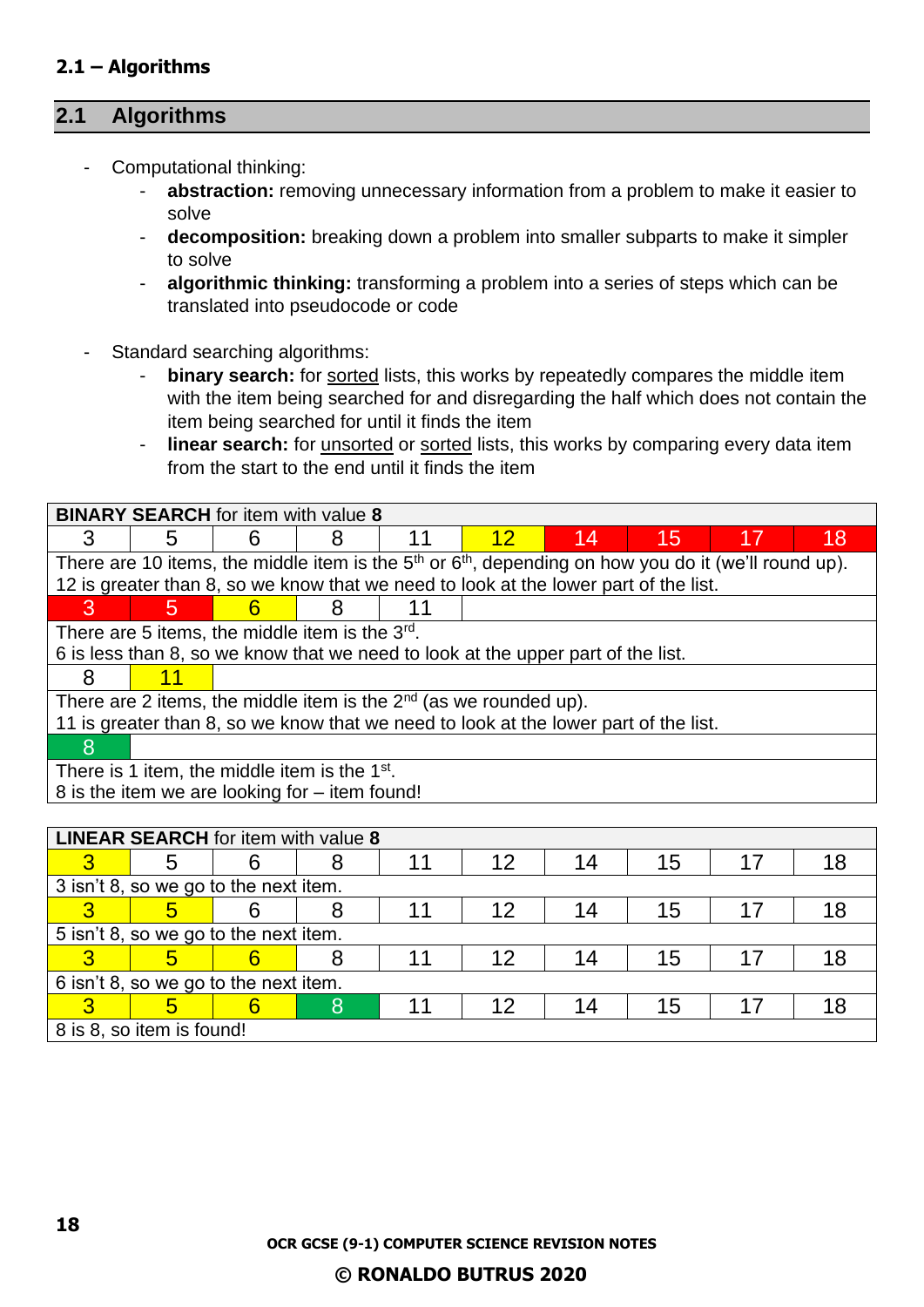- Standard sorting algorithms:
	- **bubble sort:** works by repeatedly comparing adjacent items and swapping them if the first is greater than the second. At the end of each pass, one extra item is in the correct order at the end of the list
	- **merge sort:** works by repeatedly combining sublists (of length 1) to form a sorted list
	- **insertion sort:** works by repeatedly inserting the 'next' item in the sequence into an empty sorted list

| <b>BUBBLE SORT</b>                                                                             |                                                                                                       |                |                                 |                                                                        |                |                                                        |                |                |
|------------------------------------------------------------------------------------------------|-------------------------------------------------------------------------------------------------------|----------------|---------------------------------|------------------------------------------------------------------------|----------------|--------------------------------------------------------|----------------|----------------|
| <b>Original</b>                                                                                | 9                                                                                                     | 5              | 4                               | 15                                                                     | 3              | 8                                                      | 11             | $\overline{2}$ |
| Pass 1                                                                                         | 5                                                                                                     | 9              | 4                               | 15                                                                     | 3              | 8                                                      | 11             | $\overline{2}$ |
|                                                                                                | 5                                                                                                     | $\overline{4}$ | 9                               | 15                                                                     | 3              | 8                                                      | 11             | $\overline{2}$ |
|                                                                                                | 5                                                                                                     | 4              | 9                               | 15                                                                     | 3              | 8                                                      | 11             | $\overline{2}$ |
|                                                                                                | 5                                                                                                     | 4              | 9                               | 3                                                                      | 15             | 8                                                      | 11             | $\overline{2}$ |
|                                                                                                | 5                                                                                                     | 4              | 9                               | 3                                                                      | $\overline{8}$ | 15                                                     | 11             | $\overline{2}$ |
|                                                                                                | 5                                                                                                     | 4              | 9                               | 3                                                                      | 8              | 11                                                     | 15             | $\overline{2}$ |
|                                                                                                | 5                                                                                                     | 4              | 9                               | 3                                                                      | 8              | 11                                                     | $\overline{2}$ | 15             |
|                                                                                                | 5                                                                                                     | 4              | 9                               | 3                                                                      | 8              | 11                                                     | $\overline{2}$ | 15             |
| Pass 2                                                                                         | 4                                                                                                     | 5              | 3                               | 8                                                                      | 9              | $\overline{2}$                                         | 11             | 15             |
| Pass 3                                                                                         | $\overline{4}$                                                                                        | 3              | $5\phantom{.0}$                 | 8                                                                      | $\overline{2}$ | 9                                                      | 11             | 15             |
| Pass 4                                                                                         | 3                                                                                                     | 4              | 5                               | $\overline{2}$                                                         | 8              | 9                                                      | 11             | 15             |
| Pass 5                                                                                         | 3                                                                                                     | 4              | $\overline{2}$                  | 5 <sup>5</sup>                                                         | 8              | 9                                                      | 11             | 15             |
| Pass 6                                                                                         | 3                                                                                                     | $\overline{2}$ | 4                               | 5                                                                      | 8              | 9                                                      | 11             | 15             |
| Pass <sub>7</sub><br>$\Lambda$ for $\Lambda$ $\Lambda$ $\Lambda$ $\Lambda$ $\Lambda$ $\Lambda$ | $\overline{2}$<br>$\mathcal{L}$ $\mathcal{L}$ $\mathcal{L}$ $\mathcal{L}$ $\mathcal{L}$ $\mathcal{L}$ | 3              | 4<br>the company of the Plan to | 5 <sup>5</sup><br>and the contract of<br>the company of the company of | 8<br>1.741     | 9<br>$\mathbf{r}$<br>the committee of the committee of | 11             | 15             |

After a maximum of (n-1) passes the list is sorted, where n is the number of items

| <b>MERGE SORT</b> |  |
|-------------------|--|
|                   |  |

| Original   42, 31, 12, 3, 37, 18, 29, 47                                        |                                             |                 |               |        |  |                |  |  |
|---------------------------------------------------------------------------------|---------------------------------------------|-----------------|---------------|--------|--|----------------|--|--|
| Divide the original list into sublists of length 1                              |                                             |                 |               |        |  |                |  |  |
| Stage 1                                                                         | 37<br>18<br>29<br>47<br>42<br>31<br>2<br>12 |                 |               |        |  |                |  |  |
| <b>Stage 2</b>                                                                  |                                             | 31, 42<br>3, 12 |               | 18, 37 |  | 29, 47         |  |  |
| Stage 3                                                                         |                                             |                 | 3, 12, 31, 42 |        |  | 18, 29, 37, 47 |  |  |
| Stage 4<br>3, 12, 18, 29, 31, 37, 42, 47                                        |                                             |                 |               |        |  |                |  |  |
| After x in $(n = 2x)$ stages the list is sorted, where n is the number of items |                                             |                 |               |        |  |                |  |  |

| <b>INSERTION SORT</b>                                                          |   |   |   |                 |    |    |    |    |
|--------------------------------------------------------------------------------|---|---|---|-----------------|----|----|----|----|
| Original                                                                       |   | 5 |   | 15              | っ  |    | 11 |    |
| Pass 1                                                                         | 9 | 5 |   | 15              |    |    | 11 |    |
| Pass 2                                                                         | 5 | 9 |   | 15              | 3  | 8  | 11 | ົ  |
| Pass 3                                                                         | 4 | 5 | 9 | 15              | ◠  | 8  | 11 |    |
| Pass 4                                                                         | 4 | 5 | 9 | $\overline{15}$ | 3  | 8  | 11 | ົ  |
| Pass 5                                                                         | 3 |   | 5 | 9               | 15 | 8  | 11 |    |
| Pass 6                                                                         | 3 |   | 5 | 8               | 9  | 15 | 11 | 2  |
| Pass <sub>7</sub>                                                              | 3 |   | 5 | 8               | 9  | 11 | 15 |    |
| Pass 8                                                                         | ◠ | 3 |   | 5               | 8  | 9  | 11 | 15 |
| After a maximum of n passes the list is sorted, where n is the number of items |   |   |   |                 |    |    |    |    |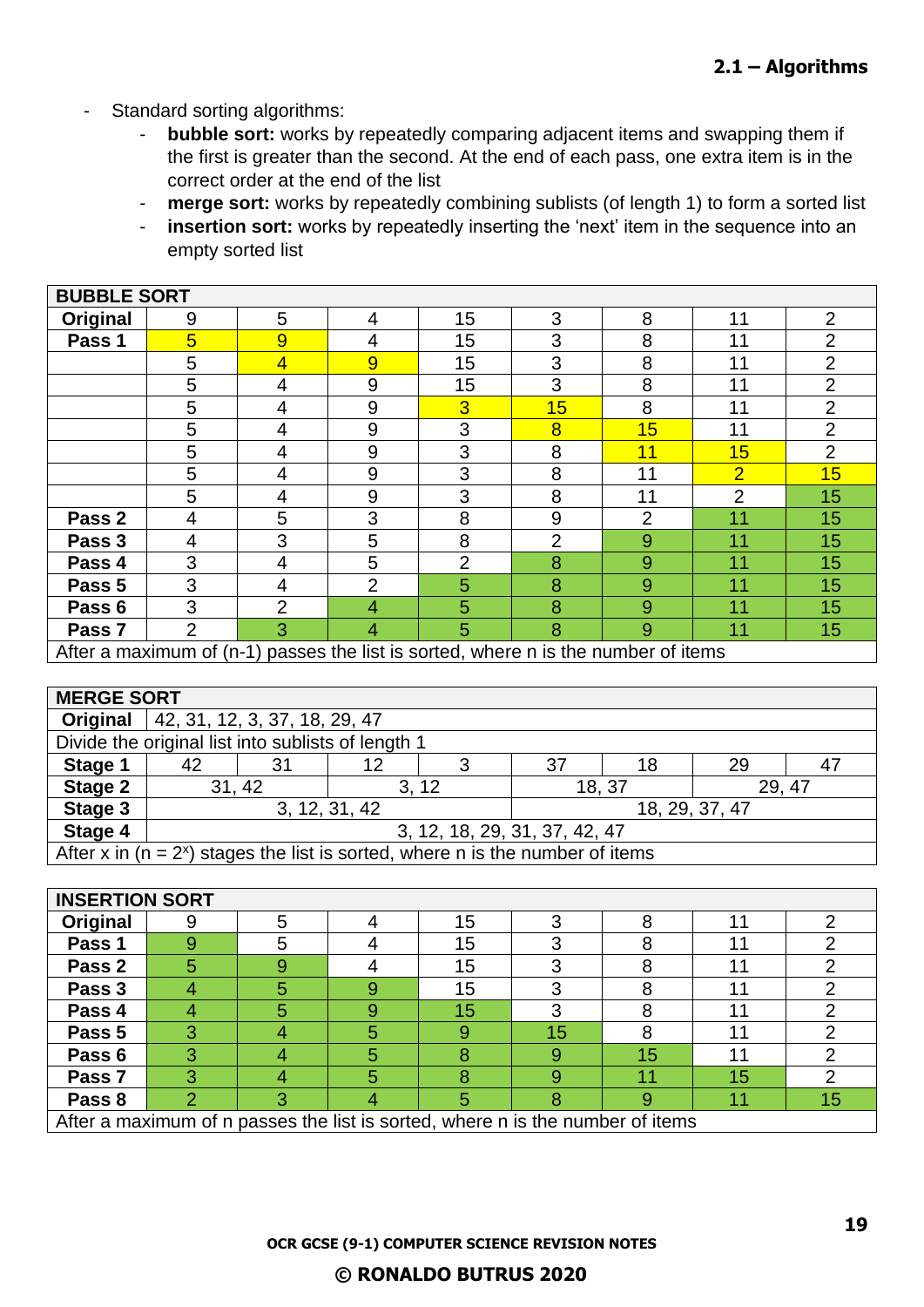#### **2.1 – Algorithms**

- Producing algorithms using:
	- **pseudocode:** refer to section 2.2
	- **flow diagrams:** use the following diagrams



- This specification also tests a candidate's ability to interpret, correct and complete algorithms given appropriate information.
- This program calculates the areas of four triangles and outputs the mean area:

```
total = 0for count = 1 to 4:
     base = input("Enter base: ")
     height = input("Enter height: ")
     value = (base * height) / 2
     total = total + valuenext count
print(total / 4)
```
A trace table records the value of each variable as a program runs, e.g.:

| <b>Total</b>     | <b>Count</b> | <b>Base</b> | <b>Height</b> | <b>Value</b> |
|------------------|--------------|-------------|---------------|--------------|
|                  |              |             | 20            | 100          |
| <u>100</u>       |              |             | O             | 24           |
| $\overline{124}$ | ັ            | 16          | £             | 96           |
| 220              |              | 15          | 40            | 300          |
| 520              |              |             |               |              |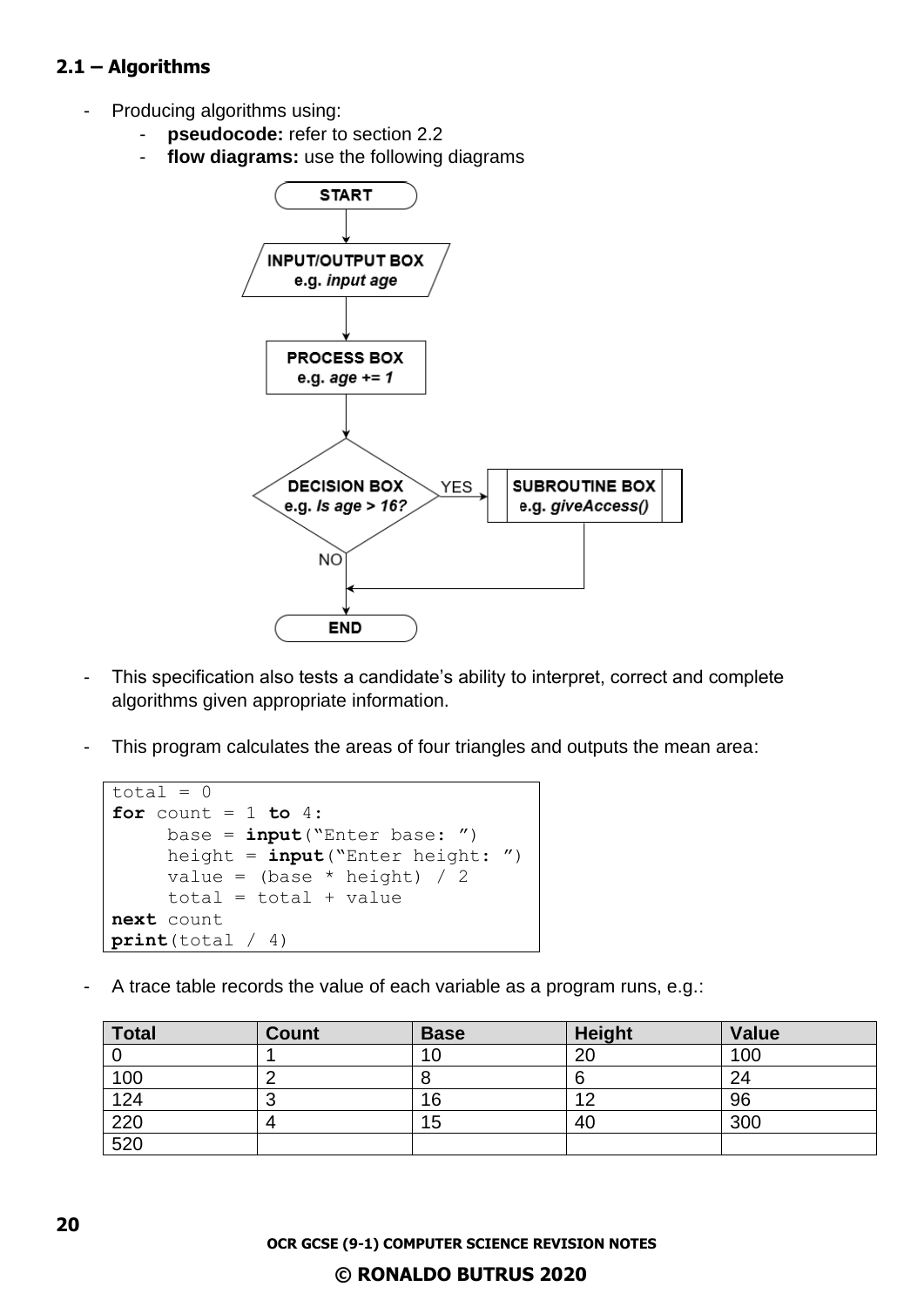#### <span id="page-20-0"></span>**2.2 Programming Techniques**

- Key words to remember:
	- **variable:** a memory location used to store a value that can be changed while the program is running
	- **constant:** a memory location used to store a value that does **not** change while the program is running
	- **operator:** an action performable on data, either arithmetic, comparative or string manipulative
	- **input:** data passed into a computer by a user via an input device
	- **output:** data passed to a user by a computer via an output device
	- **assignment:** giving a value to a variable
- Programming constructs:

| <b>Construct</b> | <b>Definition</b>                | <b>Example</b>                            |
|------------------|----------------------------------|-------------------------------------------|
| Sequence         | executing a series of coded      | $num1 = input$ "Enter $no.1:$ "           |
|                  | steps in a specified order once  | $num2 = input$ "Enter $no.2:$ "           |
|                  |                                  | $print$ num1, "+", num2, "=", (num1+num2) |
| Selection        | executing a series of coded      | if userAns $==$ realAns:                  |
|                  | steps dependant on the validity  | print "Well done!"                        |
|                  | of a condition(s)                | else:                                     |
|                  |                                  | print "Incorrect answer!"                 |
|                  |                                  | endif                                     |
| <b>Iteration</b> | executing a series of coded      | $qoAgain = "Y"$                           |
|                  | steps an unspecified number of   | while goAgain in $[``Y'', 'y'']$ :        |
|                  | times dependant on the validity  | print "Hello, user!"                      |
|                  | of a condition(s)                | goAgain = input "Shall I say hello        |
|                  |                                  | again? $(Y/N)$ : "                        |
|                  | E.g. while loops, for loops, do- | endif                                     |
|                  | until loops                      | for char in "hello world":                |
|                  |                                  | print char.upper()                        |

String manipulation:

| <b>Pseudocode</b>         | <b>Explanation</b>                                        |
|---------------------------|-----------------------------------------------------------|
| string.upper              | returns uppercase version of string                       |
| string. lower             | returns lowercase version of string                       |
| string.subString $(1, 3)$ | returns the 3 characters at (including) index 1 (slicing) |
| string[3]                 | returns character at index 3 (4 <sup>th</sup> character)  |
| string.length             | returns number of characters in string (including spaces) |
| string.index("ab")        | returns position of substring "ab" in string              |
| $res = string1 + string2$ | returns addition of string1 and string2 (concatenation)   |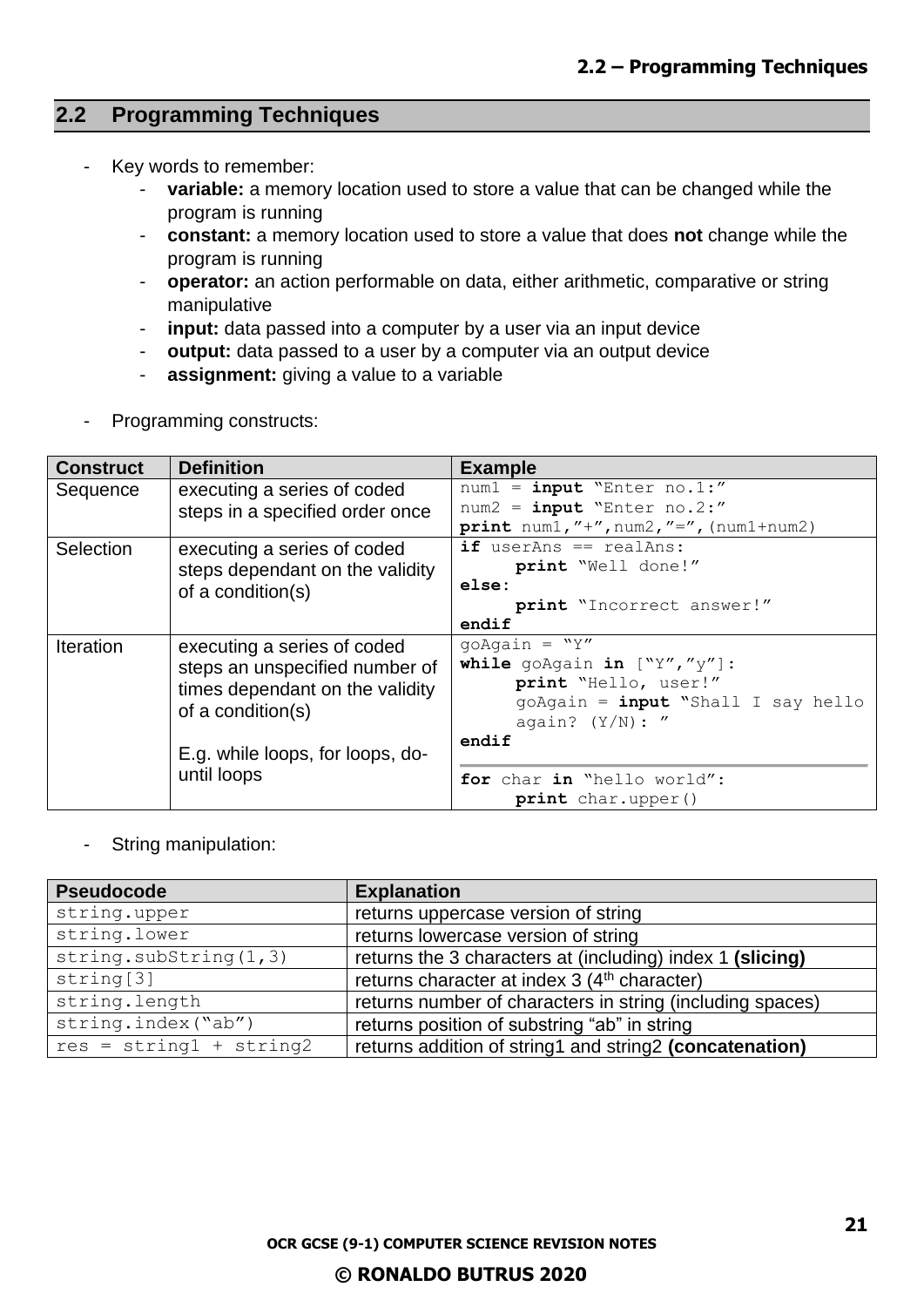#### **2.2 – Programming Techniques**

File handling operations:

| <b>Pseudocode</b>                | <b>Explanation</b>                            |
|----------------------------------|-----------------------------------------------|
| $file = openRead("sample.txt")$  | open file in read mode                        |
|                                  | assign reference to variable file             |
| $x = file.readLine()$            | stores value of line being read in x          |
| $file = openWrite("sample.txt")$ | open file in write mode                       |
|                                  | assign reference to variable file             |
| file.writeLine("Hello World")    | write "Hello World" in sample.txt             |
| while NOT file.endOfFile()       | loop continues given that the program has not |
|                                  | reached the end of the file                   |
| file.close()                     | closes file                                   |

- A **data structure** is a group of data items that can be treated as a set of data.
- A **record** is a 'row' in a database table, storing data of different data types regarding an item (or person).

| THIS IS a uata table, called call lable. |      |                 |         |         |                      |  |  |  |
|------------------------------------------|------|-----------------|---------|---------|----------------------|--|--|--|
| Registration                             | Year | <b>Make</b>     | Model   | Mileage | <b>ULEZCompliant</b> |  |  |  |
| AB <sub>12</sub> CEX                     | 2012 | Peugeot         | Partner | 59783   | False                |  |  |  |
| KF68 KJS                                 | 2018 | Hyundai         | Tucson  | 6752    | True                 |  |  |  |
| <b>L975 HYH</b>                          | 1993 | <b>Mercedes</b> | E200    | 197291  | False                |  |  |  |
| LG08 EHJ                                 | 2008 | Chevrolet       | Matiz   | 34878   | True                 |  |  |  |
| DJ19 SJN                                 | 2019 | Toyota          | Aygo    | 687     | True                 |  |  |  |

- This is a data table, called carTable:

- Each row is a record, storing a registration, make, model, mileage and ULEZ compliance.
- Each column is a field, storing one attribute as one data type.
- Using SQL:
	- **SELECT** *the fields you want displayed*
	- **FROM** *the table you want to retrieve data from*
	- **WHERE** *the search criteria*
	- you can use **LIKE** *to detect certain characters in a field*
- E.g. to display the mileage of all ULEZ compliant cars made after 2015:
	- **SELECT** Mileage
	- **FROM** carTable
	- **WHERE** ULEZCompliant == True **AND** year > 2015
- E.g. to display from all tables the ULEZ compliancy of cars made by Chevrolet with an "E" in their registration:
	- **SELECT** ULEZCompliant
	- **FROM** \*
	- **WHERE** make == "Chevrolet" **AND** Make **LIKE** "%E%"
- Wildcards:
	- **%** is a substitute for zero or more unspecified characters
	- **\*** is a substitute for 'all fields'

**OCR GCSE (9-1) COMPUTER SCIENCE REVISION NOTES**

#### **© RONALDO BUTRUS 2020**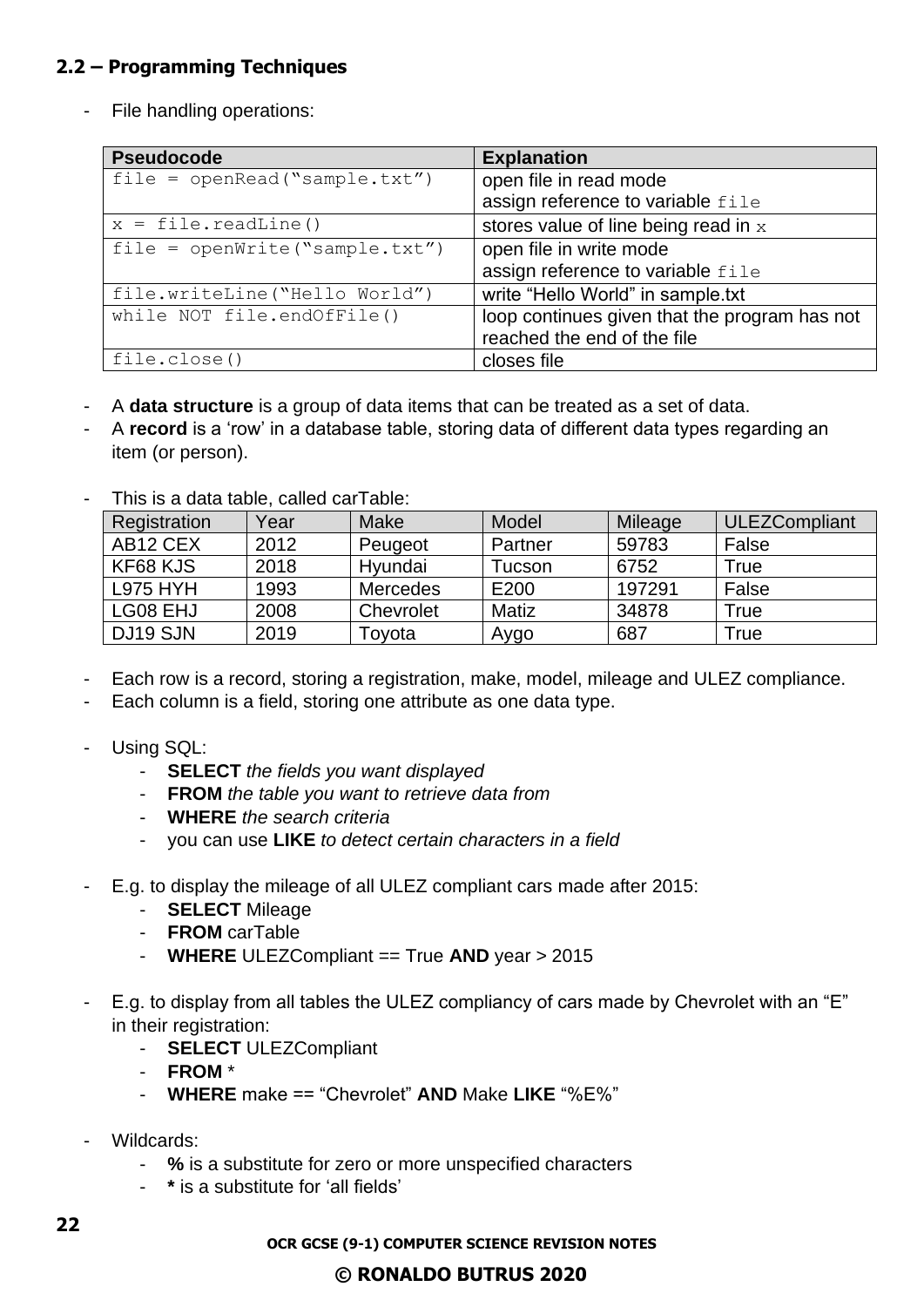- An **array** is a fixed length static structure where:
	- multiple data items
	- of the same data type
	- are stored under one identifier.
- $-$  **E.g.** names  $=$  ["Tom", "Jack", "Rosie", "Sam"]
- A **2D array** involves an array within a larger array, and can be thought to be like a table.
- $E.g. \text{ scores} = [\text{Trom", 99}, \text{TSm", 78}, 78]$ ,  $[\text{Tak", 86}]$
- A **function** is a set of reusable code that processes parameters and returns a value.
- A **procedure** is a set of reusable code that performs a specific task.
- Benefits of using subroutines (functions/procedures):
	- reusable (from different programs)
	- easier to find and debug
	- easier to understand / clearer code
- Data types:

| Data type      | <b>Meaning</b>                | <b>Example</b>                    | <b>Typical amount of memory</b> |
|----------------|-------------------------------|-----------------------------------|---------------------------------|
| Integer        | whole number                  |                                   | 2 or 4 bytes                    |
|                | Real / Float   decimal number | 8.724, or even 8.0   4 or 8 bytes |                                 |
| <b>Boolean</b> | True or False                 | True                              | 1 byte                          |
| Character      | a single character            | "a"                               | 1 byte                          |
| <b>String</b>  | zero or more characters       | "Hello world!"                    | 1 byte per character            |

- **Casting** means changing the data type of a variable:
	- 1 (integer) can become "1" (string)
	- "10.2" (string) can become 10.2 (float)
	- this can be done using the in-built functions  $int()$ ,  $float()$  or  $str()$
- Common operators:

|                      | Arithmetic (give a numerical result) | <b>Comparative</b> (give a Boolean result) |                       |  |
|----------------------|--------------------------------------|--------------------------------------------|-----------------------|--|
|                      | addition                             |                                            | less than             |  |
|                      | subtraction                          |                                            | greater than          |  |
|                      | multiplication                       | $\leq$                                     | less than or equal to |  |
|                      | division                             | $>=$                                       | more than or equal to |  |
| $\wedge$ or $**$     | exponentiation (power)               | $==$                                       | equal to              |  |
| DIV or $\frac{1}{2}$ | integer division (e.g. $10/3 = 3$ )  | $!=$                                       | not equal to          |  |
| MOD or %             | modulus (e.g. $10\%3 = 1$ )          |                                            |                       |  |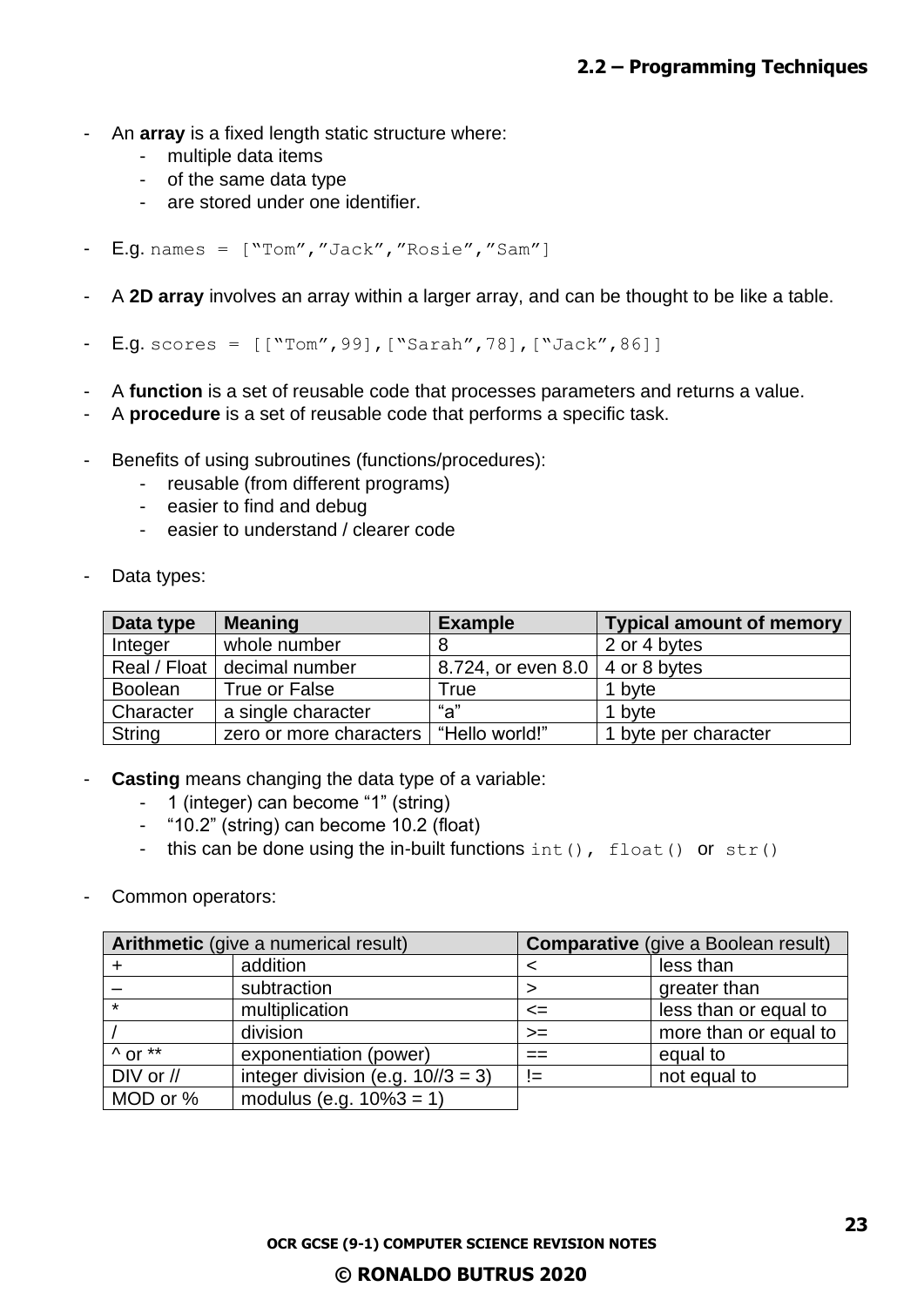#### **2.3 – Producing Robust Programs**

#### <span id="page-23-0"></span>**2.3 Producing Robust Programs**

- Defensive design considerations:
	- input validation: ensuring input is in the acceptable format, including range, length, type, presence and format
	- **input santisation:** 'cleaning up' input by putting it into the format needed
	- **planning for contingencies:** using try…except loops, repeating input etc. to ensure a user's error is corrected
	- **anticipating misuse:** implementing access rights, passwords, masking, encryption etc. to ensure a user cannot misuse a program to access data etc.
	- authentication: ensuring the user is legitimate, using a login or optical, facial or fingerprint recognition
- Maintainability:
	- **comments:** explain nature and purpose of program and its subroutines
	- **indentation:** shows where selection/iteration statements and subroutines start/end
- General purpose of testing:
	- ensures software meets expectations
	- prevents unexpected results
- Types of testing:
	- **iterative testing:** testing a section of code as you write it to ensure it works correctly
	- **final/terminal testing:** testing the entire source code to ensure subroutines work correctly once put together
- Types of errors:
	- **syntax error:** error which break the grammatical rules of the programming language and stops it from being run/translated
	- **logic error:** errors which produce unexpected output
- Types of input for testing:
	- **normal:** data which should be accepted by a program without causing errors
	- **boundary:** data of the correct type which is on the very edge of being valid
	- **invalid:** data of the correct type but outside the accepted validation limit
	- **erroneous:** data of the incorrect type which should be rejected by a program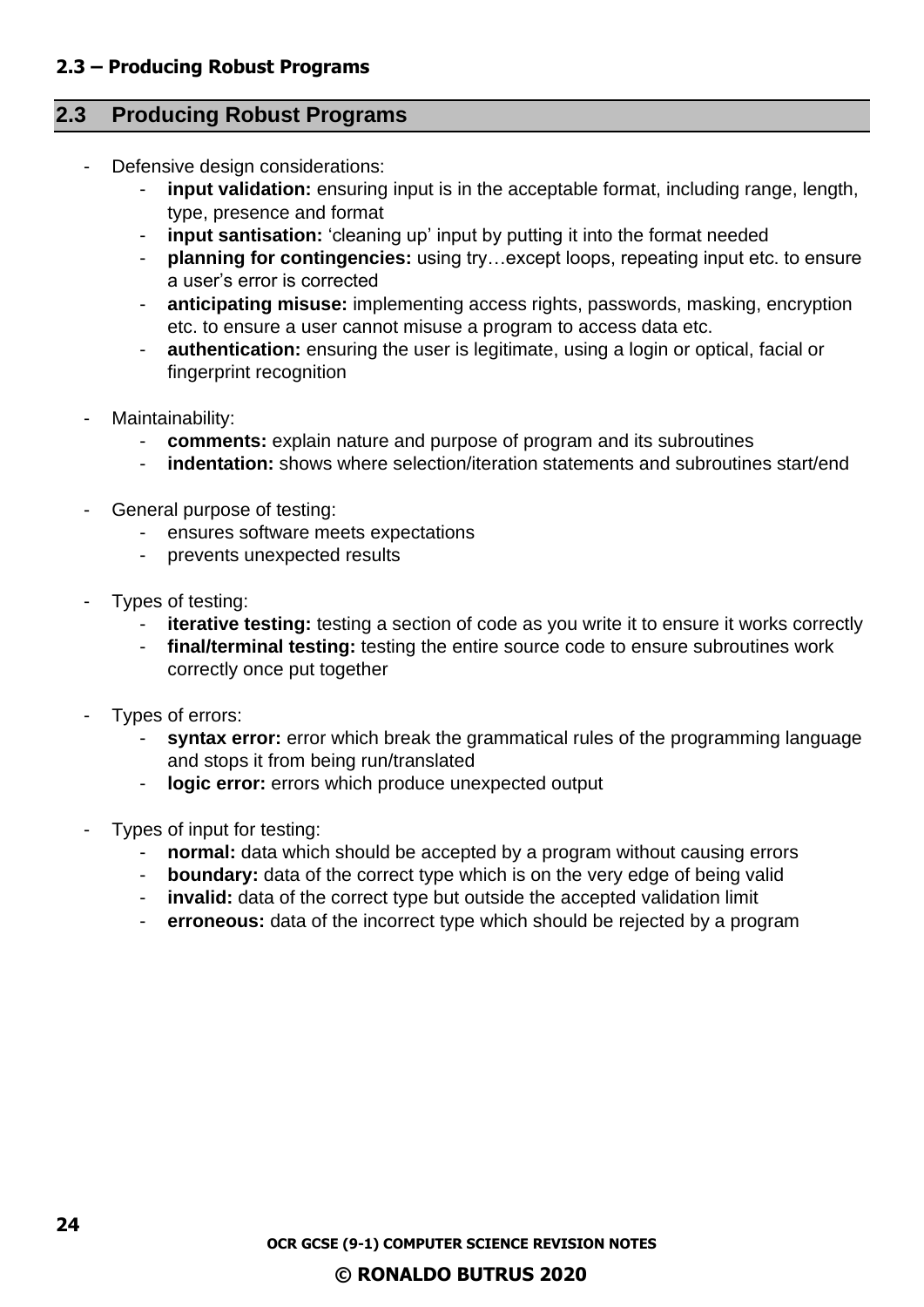Selecting and using suitable test data:

```
mark = input("Enter your mark out of 100: ")
if mark \ge 87:
    print("GCSE Grade: 9")
elif mark >= 79:
    print("GCSE Grade: 8")
elif mark >= 71:
     print("GCSE Grade: 7")
else:
     print("Don't worry, it's not a great grade!")
```
- we need to test this program for:
	- normal data, e.g. 89, or 65
	- boundary data, e.g. 87 or 79
	- invalid data, e.g. -10
	- erroneous data, e.g. "Eighty"
- Test tables are tables outlining test data alongside the result of each test, e.g.:

| No.            | <b>Test purpose</b> | <b>Test</b><br>data | <b>Expected</b><br>output | <b>Actual</b><br>output | <b>Solution</b><br>(if applicable) |
|----------------|---------------------|---------------------|---------------------------|-------------------------|------------------------------------|
| 1              | Normal data         | 89                  | GCSE                      | <b>GCSE</b>             |                                    |
|                |                     |                     | Grade: 9                  | Grade: 9                |                                    |
| 2              | Normal data         | 65                  | Don't                     | Don't                   |                                    |
|                |                     |                     | worry                     | worry                   |                                    |
| 3              | Boundary data       | 87                  | <b>GCSE</b>               | <b>GCSE</b>             |                                    |
|                |                     |                     | Grade: 9                  | Grade: 9                |                                    |
| $\overline{4}$ | Boundary data       | 79                  | GCSE                      | <b>GCSE</b>             |                                    |
|                |                     |                     | Grade: 8                  | Grade: 8                |                                    |
| 5              | Invalid data        | $-1$                | Error                     | Don't                   | Introduce invalid                  |
|                |                     |                     | message                   | worry                   | input message                      |
| 6              | Erroneous data      | "Lol"               | Error                     | *Program                | Introduce error                    |
|                |                     |                     | message                   | crashes*                | message                            |

- revised code:

```
mark = input("Enter your mark out of 100: ")
if mark \ge 87:
    print("GCSE Grade: 9")
elif mark >= 79:
     print("GCSE Grade: 8")
elif mark >= 71:
    print("GCSE Grade: 7")
elif mark < 71:
     print("Don't worry, it's not a great grade!")
else:
     print("Invalid input, please try again!")
```

```
OCR GCSE (9-1) COMPUTER SCIENCE REVISION NOTES
       © RONALDO BUTRUS 2020
```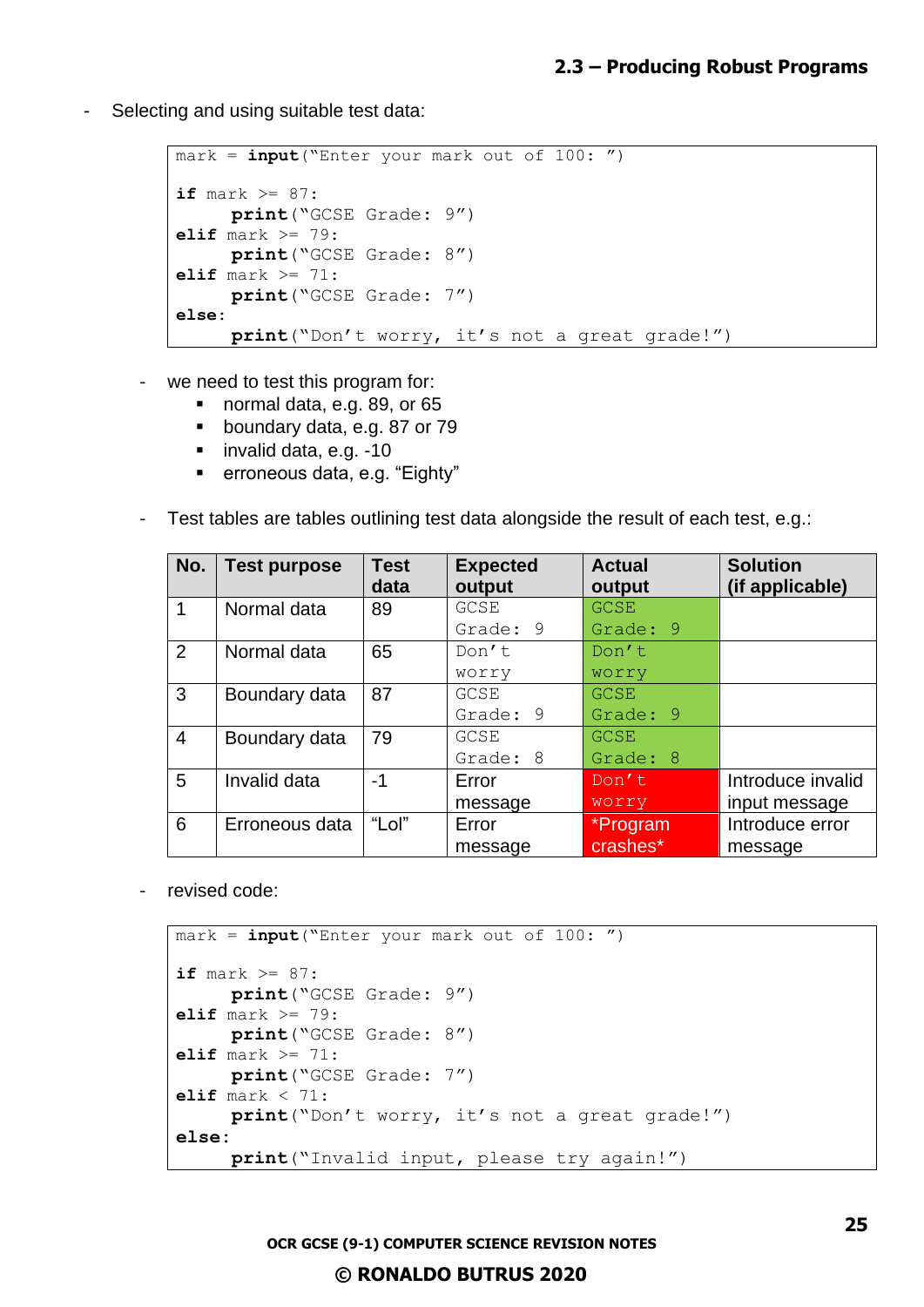#### **2.4 – Computational Logic**

#### <span id="page-25-0"></span>**2.4 Computational Logic**

- Binary is a base two number system where the two possible digits are 0 and 1.
- Data is represented in binary form in computer systems because computers are based on electrical circuits where we can detect whether current is flowing or not (only two possibilities, TRUE or FALSE).

| Logic gate    | <b>Diagram</b> | <b>Truth table</b> |          |              |
|---------------|----------------|--------------------|----------|--------------|
| <b>AND</b>    |                | A                  | B        | $A \wedge B$ |
|               |                | FALSE              | FALSE    | FALSE        |
| (conjunction) |                | FALSE              | TRUE     | FALSE        |
|               |                | TRUE               | FALSE    | FALSE        |
|               |                | TRUE               | TRUE     | TRUE         |
| <b>OR</b>     |                | A                  | B        | $A \vee B$   |
|               |                | FALSE              | FALSE    | FALSE        |
| (disjunction) |                | FALSE              | TRUE     | TRUE         |
|               |                | TRUE               | FALSE    | TRUE         |
|               |                | TRUE               | TRUE     | TRUE         |
| <b>NOT</b>    |                | A                  | $\neg$ A |              |
|               |                | FALSE              | TRUE     |              |
| (negation)    |                | TRUE               | FALSE    |              |
|               |                |                    |          |              |
|               |                |                    |          |              |

- FALSE equates to 0 and TRUE equates to 1.

- Logic gates can be combined into logic circuits, e.g.



$$
Q = (\neg A) \vee (B \wedge C)
$$
  
Q = (NOT A) OR (B AND C)

| A        | B | $\mathbf C$ | $\neg A$ | B ^ C | Q |
|----------|---|-------------|----------|-------|---|
| $\Omega$ |   |             |          |       |   |
| 0        |   |             |          |       |   |
| 0        |   |             |          |       |   |
|          |   |             |          |       |   |
|          |   |             |          |       |   |
|          |   |             |          |       |   |
|          |   |             |          |       |   |
|          |   |             |          |       |   |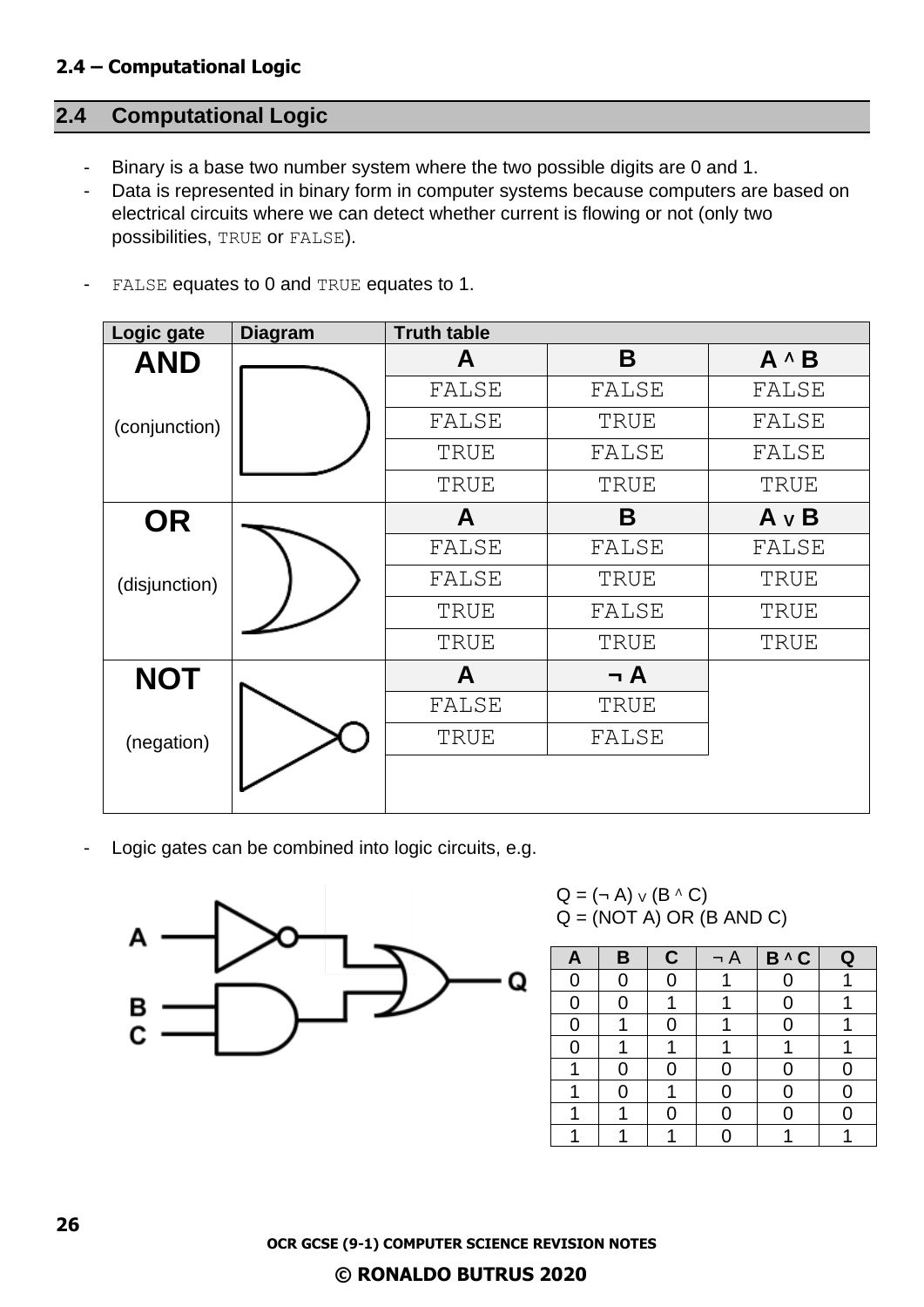#### <span id="page-26-0"></span>**2.5 Translators and Facilities of Languages**

| Type of           | <b>Examples</b>     | <b>Characteristics</b>     | <b>Purpose</b>      | <b>Sample instructions</b> |
|-------------------|---------------------|----------------------------|---------------------|----------------------------|
| language          |                     |                            |                     |                            |
| <b>High-level</b> | Python              | - portable                 | enables humans      | rate = $3.02$              |
|                   | C++                 | - one statement            | to code programs    | $hrs = 15$                 |
|                   | Java                | translates into multiple   | more efficiently    | $pay = rate * hrs$         |
|                   | <b>Visual Basic</b> | machine code               | and easily          |                            |
|                   |                     | instructions               |                     |                            |
|                   |                     | - translated using         |                     |                            |
|                   |                     | compiler or interpreter    |                     |                            |
| <b>Low-level</b>  | Assembly            | - processor-specific       | represents          | STO & 39FC                 |
|                   | language            | - one statement            | machine code        | $LDA$ #34                  |
|                   |                     | translates into one        | using mnemonics     | ADD & 4F3A                 |
|                   |                     | machine code instruction   | (easier to          |                            |
|                   |                     | - translated using         | understand)         |                            |
|                   |                     | assembler                  |                     |                            |
|                   | Machine             | - processor-specific       | executes            | 0011111101010110           |
|                   | code                | - written in binary        | instructions within | 1010001110101011           |
|                   |                     | - produced by interpreter, | <b>CPU</b>          |                            |
|                   |                     | compiler or assembler      |                     |                            |

**Translators** are used to convert code between high and low level languages so as to allow humans to write high-level code and execute it at processor level.

| Type of<br>translator | Languages<br>using this | <b>Characteristics</b>                                    |
|-----------------------|-------------------------|-----------------------------------------------------------|
| interpreter           | Python                  | - translates code line by line                            |
|                       |                         | - produces machine code                                   |
|                       |                         | - no object code is produced                              |
|                       |                         | - identifies errors as program runs                       |
| compiler              | $C++$                   | - translates program completely                           |
|                       |                         | - produces machine code                                   |
|                       |                         | - object code is produced                                 |
|                       |                         | - identifies errors before program runs                   |
| assembler             | Windows MASM            | - translates assembly language into machine code          |
|                       |                         | - every assembly language instruction translates into one |
|                       |                         | machine code instruction                                  |

- Tools and facilities available in an Integrated Development Environment (IDE):
	- **editors:** includes auto-indent, auto-correct, keyword colouring and line numbers
	- **error diagnostics:** identifies errors found during compilation
	- **run-time environment:** allows user to run (and test) a program within the IDE
	- **translators:** interpreters and compilers are generally part of an IDE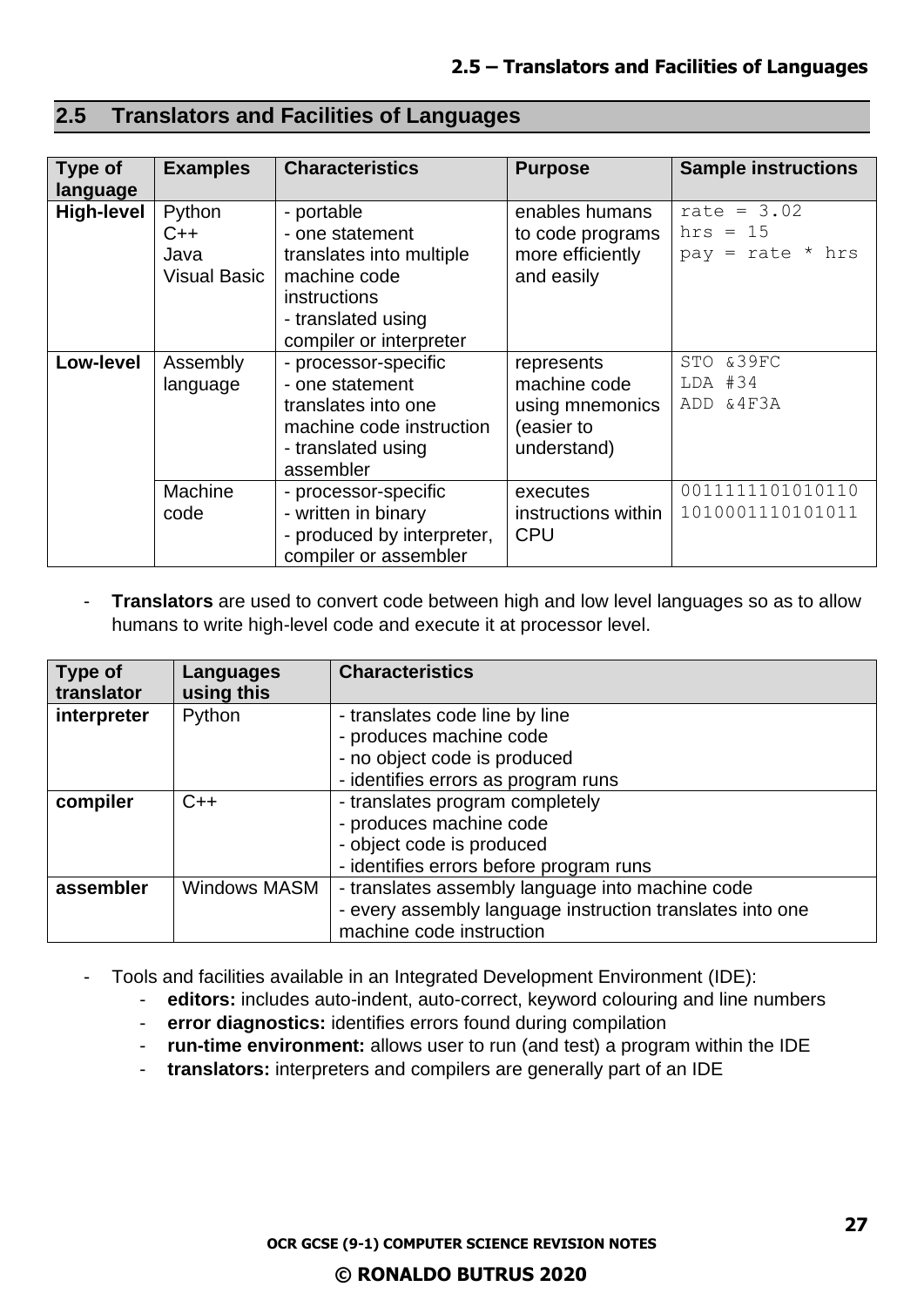#### <span id="page-27-0"></span>**2.6 Data Representation**

#### **Units**

| Unit          | Number of bytes |
|---------------|-----------------|
| Kilobyte (KB) | 10 <sup>3</sup> |
| Megabyte (MB) | 10 <sup>6</sup> |
| Gigabyte (GB) | 10 <sup>9</sup> |
| Terabyte (TB) | $10^{12}$       |
| Petabyte (PB) | $10^{15}$       |

#### **Note**

When a calculation gives you a result of 1024 MB, for example, you can usually round this to 1GB.

- Data needs to be converted into a binary format to be processed by a computer because computers can only process TRUE and FALSE data (as an on/off switch).
- 8-bit binary digits can have a value between 0 and 255 inclusive (256 numbers in total).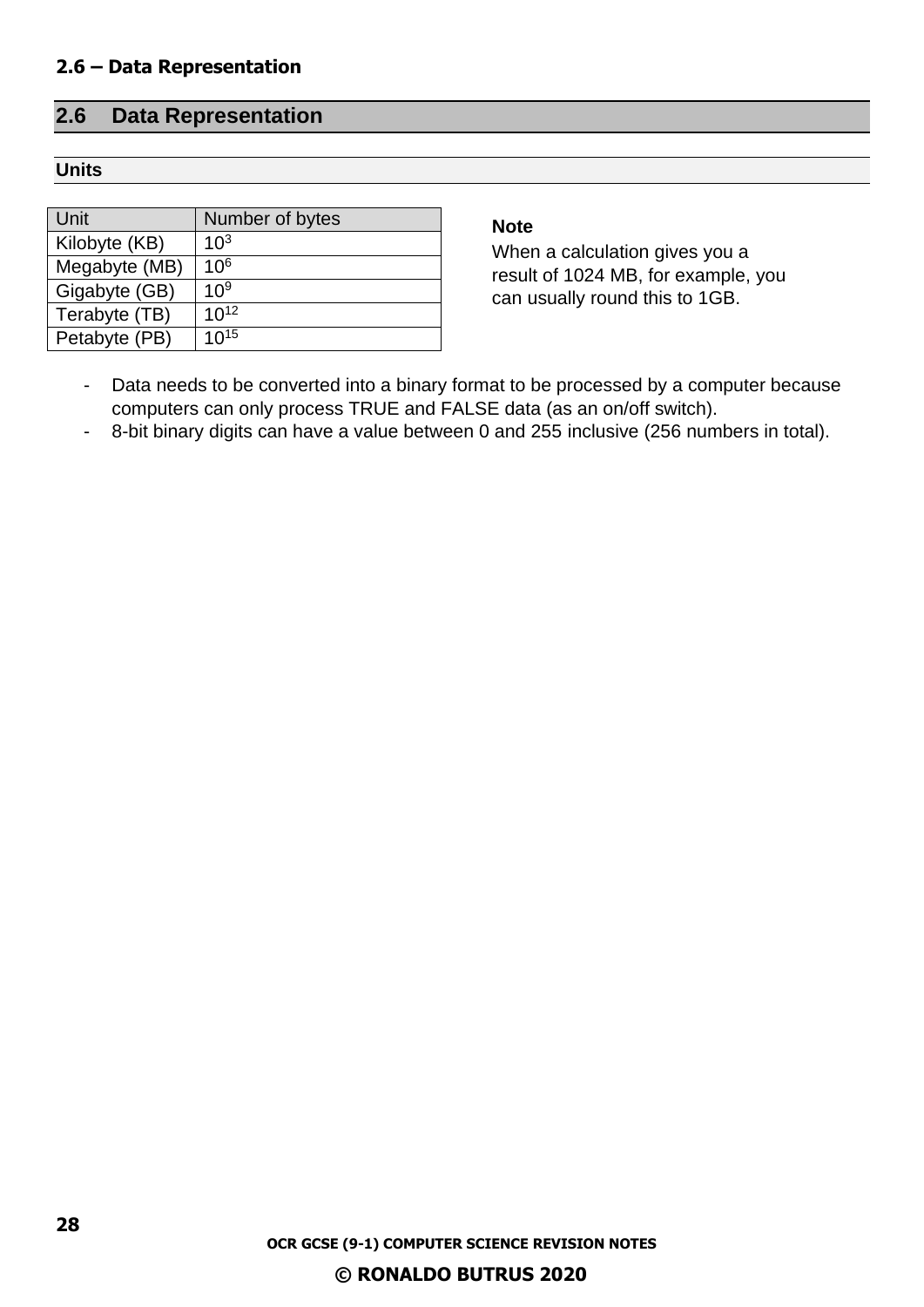#### **Numbers**

Converting binary into denary:

| Binary number       |                                 |    |    |    |  |  |  |  |
|---------------------|---------------------------------|----|----|----|--|--|--|--|
| Denary equivalent   | 128                             | 64 | 32 | 16 |  |  |  |  |
| (for this position) |                                 |    |    |    |  |  |  |  |
| Denary value        |                                 | 64 | 32 |    |  |  |  |  |
| (for this bit)      |                                 |    |    |    |  |  |  |  |
| Total denary value  | <b>109</b> (total of above row) |    |    |    |  |  |  |  |

Converting denary into binary:

| Denary number       | 179 |           |     |     |           |    |     |     |
|---------------------|-----|-----------|-----|-----|-----------|----|-----|-----|
| Denary equivalent   | 128 | 64        | 32  | 16  |           |    |     |     |
| (for each position) |     |           |     |     |           |    |     |     |
| Does the number     | Yes | <b>No</b> | Yes | Yes | <b>No</b> | No | Yes | Yes |
| fit into this?      |     |           |     |     |           |    |     |     |
| If so, subtract     | 51  | 51        | 19  | 3   | 3         | 3  |     |     |
| number from total   |     |           |     |     |           |    |     |     |
| <b>Binary</b>       |     | 0         |     |     |           |    |     |     |

Adding binary numbers:

|  |  |                              | $\begin{array}{ccc} & 1 & 1 \end{array}$ |  |  |
|--|--|------------------------------|------------------------------------------|--|--|
|  |  | 1 0 0 1 0 1 0 0              |                                          |  |  |
|  |  | 0 1 0 1 1 1 0 1 <sup>+</sup> |                                          |  |  |
|  |  | 1 1 1 1 0 0 0 1              |                                          |  |  |

#### **Note** Adding 0 and  $0 \rightarrow 0$ Adding 0 and 1  $\rightarrow$  1 Adding 1 and 1  $\rightarrow$  0 with 1 carried over

- An **overflow error** is when there are not enough bits to represent the number, so a ninth bit is needed, e.g.:

| 1 1 1 1 1 1 1 1   |  |  |                              |  |
|-------------------|--|--|------------------------------|--|
|                   |  |  | 1 1 0 1 0 1 0 1              |  |
|                   |  |  | 0 1 0 1 1 1 1 1 <sup>+</sup> |  |
| 1 0 0 1 1 0 1 0 0 |  |  |                              |  |

#### **Note**

If you get a question that asks for an 8-bit answer but ends up causing an overflow error, make sure you only include the eight bits and **not** the ninth.

- A binary shift can be performed on a binary number to either multiply or divide it by 2:
	- moving to the left multiplies the number by 2
	- moving to the right divides the number by 2
- E.g. 0000 1111 after a binary shift left of two places becomes 0011 1100 (multiplied by 4)
- E.g. 1110 1100 after a binary shift right of three places becomes 00011101 (divided by 6)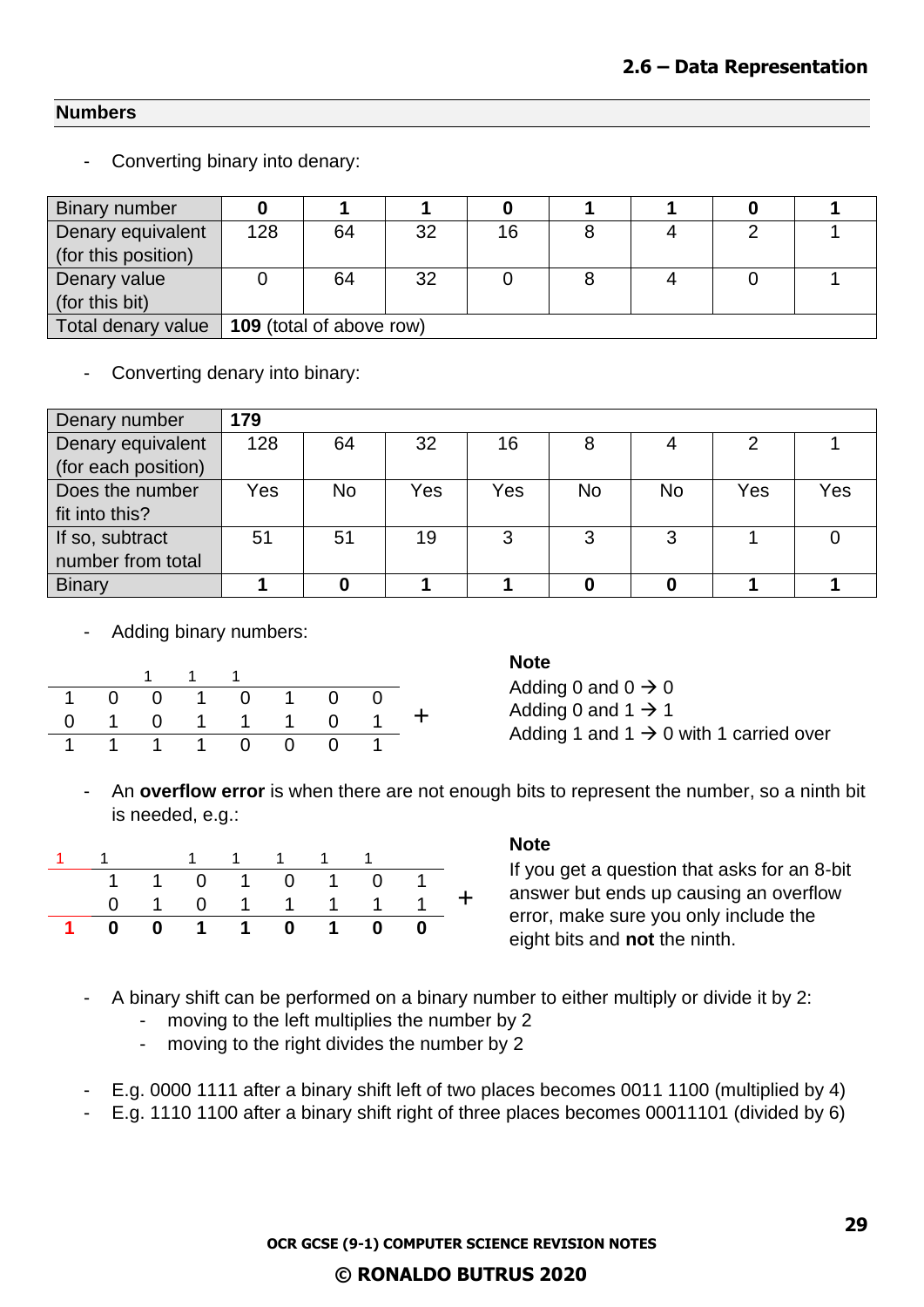#### **2.6 – Data Representation**

Converting denary to hexadecimal: Hexadecimal (0 to 16) digits:

| Denary number, n         | 156            |        |             |  | 4 |  |   | ィク | ⌒ |
|--------------------------|----------------|--------|-------------|--|---|--|---|----|---|
| $n \div 16$              | 9 remainder 12 |        |             |  | 5 |  |   | 13 |   |
| Values of two hex digits | 9 and 12       | ◠      | $\sqrt{2}$  |  | 6 |  |   | 14 |   |
| Hex                      | 9C             | າ<br>J | $\sim$<br>N |  |   |  | B | 15 |   |

| 0 |   |   |   |    | 8 | 12 <sub>2</sub> | С |
|---|---|---|---|----|---|-----------------|---|
| 4 |   |   |   |    | 9 | 13              | D |
| 2 | r | ճ | 6 | 10 |   | 14              | E |
| 3 | я |   |   |    | B | 15              | ᄃ |

Converting hexadecimal to denary:

| Hexadecimal       |               |    |
|-------------------|---------------|----|
| Denary equivalent | $8 \times 16$ | 15 |
|                   | $= 128$       |    |
| Denary            | 153           |    |

#### **Characters**

- A **character set** is a list of characters and their codes recognised by the computer hardware and software.
- E.g. the character 'A' has: 'B' will have the next code
	- denary code: 65 ('B' therefore has 66)
	-
- 
- 
- binary code: 1000 0001 ('B' therefore has 1000 0010)

#### **Note**

Characters **are** casesensitive, and every character (including special characters and numbers) has a unique character code.

As the number of bits per character is increased, the number of characters which can be represented by a character set increases:

| <b>Character set</b>  | <b>Bits per</b><br>character, n | <b>Number of</b><br>characters, 2 <sup>n</sup> |
|-----------------------|---------------------------------|------------------------------------------------|
| <b>ASCII</b>          |                                 | 128                                            |
| <b>Extended ASCII</b> | R                               | 256                                            |
| Unicode               | 16                              | 65 536                                         |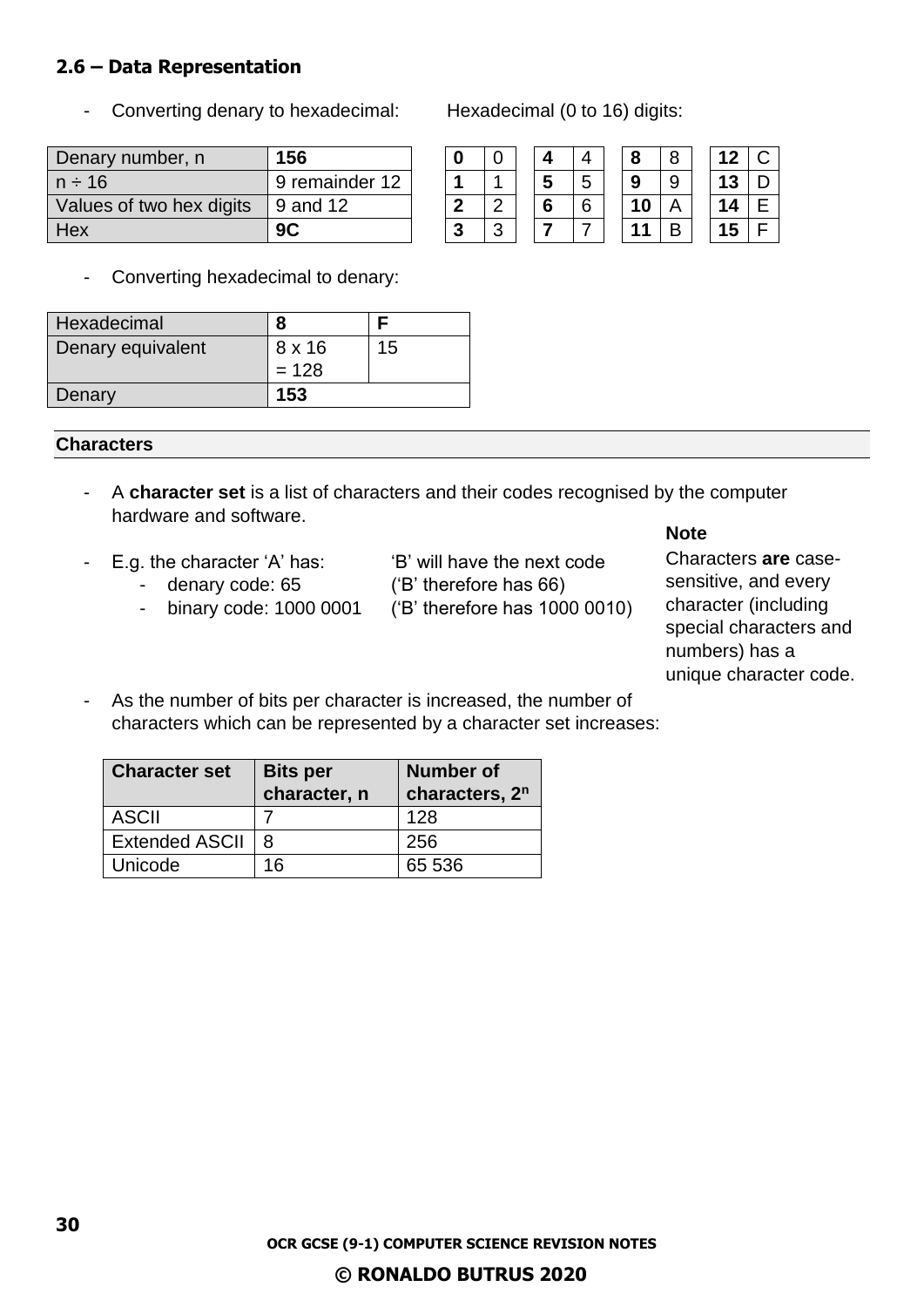#### **Images**

- An image is represented as a series of pixels (small squares), each pixel's colour represented by a binary number.
- An image file will store the colour of each pixel (in binary) in a specific order so that the picture can be recreated when a user wants to view it.
- The size of an image is represented by its width x height (in pixels), e.g. 400 x 600.
- **Metadata** is a set of data about another set of data, e.g. for an image file:
	- file type
	- time and date of creation
	- time and date of last modification
	- author
	- file size
	- resolution (total number of pixels)
	- dimensions of image
	- colour depth **number of colours = 2colour depth**
- As colour depth increases, file size increases as more bits are used to represent each pixel.
- As resolution increases, file size increases because more bits are used altogether.

#### **Sound**

- How an analogue signal is converted into digital format:
	- analogue sound received by microphone
	- microphone converts sound into electrical analogue signal
	- amplitude is measured at regular intervals (sampling)
	- values are quantised (rounded)
	- values stored as binary numbers
- Factors affecting sound file size and quality:
	- sample rate: number of audio samples per second, in Hertz (Hz)
	- **duration:** how many seconds of audio the sound file contains
	- **bit depth:** number of bits available to store each sample

#### **Compression**

- **Compression** is the process of encoding data so that it needs fewer bits to represent it, to:
	- enable transmission over the Internet
	- enable faster transmission (at a given bandwidth)
	- free up space
- Lossy compression removes some accuracy from files, e.g. images, to make smaller files. + decreases file size – no good where 100% accuracy required, e.g. text files
- Lossless compression reorders data in files more efficiently to reduce file size. + reversible + decreases file size – cannot compress text-based files

**OCR GCSE (9-1) COMPUTER SCIENCE REVISION NOTES © RONALDO BUTRUS 2020**